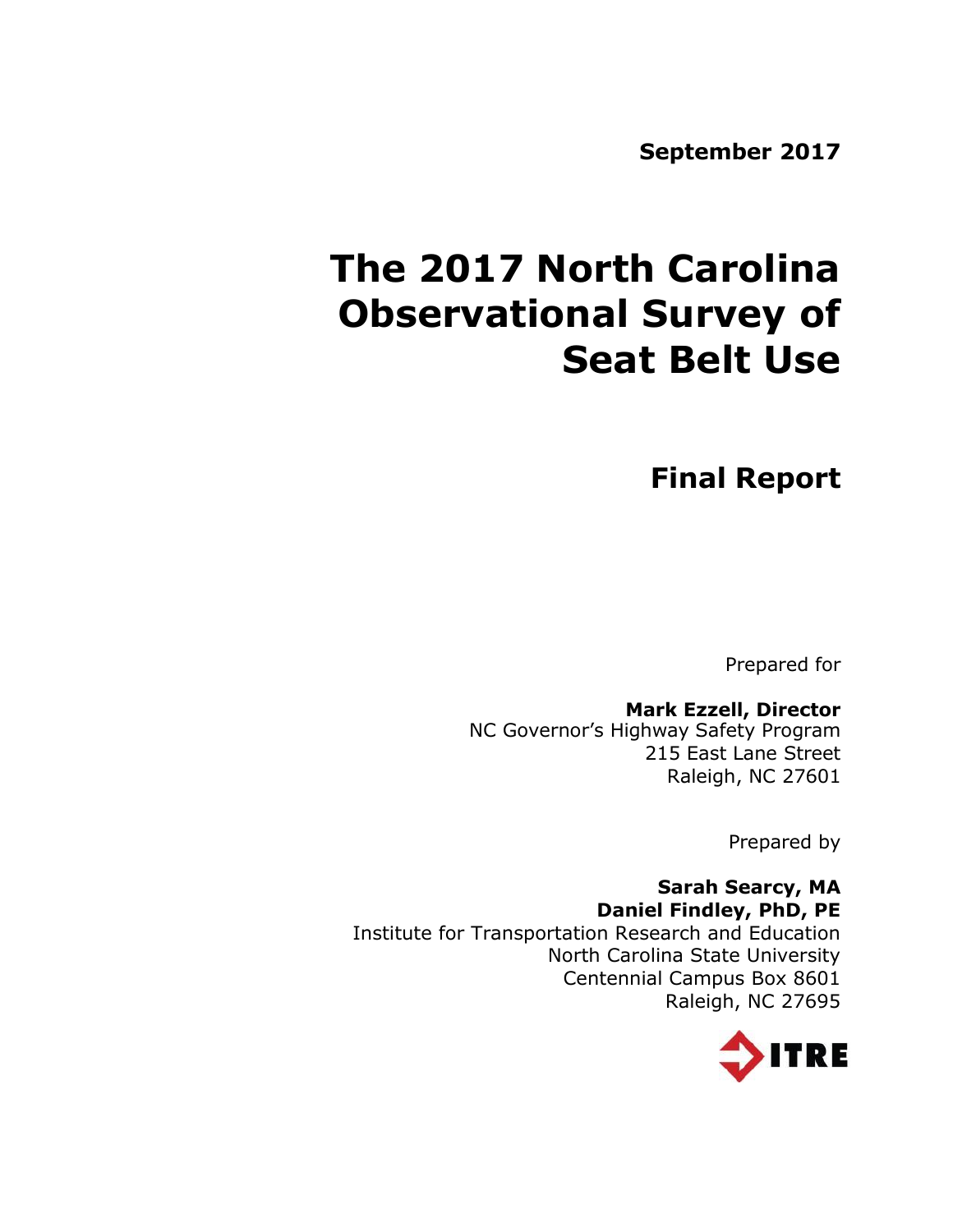## **INTRODUCTION**

 $\overline{a}$ 

Annual seat belt use surveys are conducted in the State of North Carolina to fulfill the requirements of the National Highway Traffic Safety Administration (NHTSA). The survey is conducted in June immediately following the Governor's Highway Safety Program (GHSP)'s *Click It or Ticket* event. The *Click It or Ticket* program in North Carolina started as a successful pilot project for similar programs nationally, and it has been conducted annually since October 1993 as an enforcement and education campaign dedicated to reducing injuries and deaths in motor vehicle collisions by increasing seat belt use.

According to the Uniform Criteria for State Observational Surveys of Seat Belt Use ("Uniform Criteria") Federal Final Rule, $1$  States are required to reselect their road segments and observation sites at least once every five years. North Carolina was required to reselect its road segments and observation sites for 2017 according to the current survey design that was approved by NHTSA in April 2012.

In addition to summarizing the 2017 Seat Belt Survey results, this report provides documentation for the road segment and observation site reselection process that was followed to identify sites for vehicle and occupant observations. Observations were collected in 15 counties in North Carolina stratified by three regions (Mountains, Piedmont, and Coastal). Eight observation sites were visited in each county for a total of 120 sites.

Field observers collected seat belt use data on 25,659 drivers and 6,494 front right seat passengers for a total of 32,153 observations. Seat belt use data were unknown for 310 drivers and 411 front right seat passengers resulting in a statewide combined nonresponse rate of 2.2%, well below the 10% threshold established by the Uniform Criteria.

The 2017 weighted statewide seat belt use rate is estimated at 91.4% with a standard error of 0.4%. This standard error is within the 2.5% requirement mandated by the Uniform Criteria.

ITRE will submit required documentation to NHTSA that confirms that the 2017 North Carolina Seat Belt Survey was compliant with the Uniform Criteria. This submission will describe the data collection dates, quality check information, weights, and data used to generate estimates of statewide seat belt use.

<sup>1</sup> https://www.federalregister.gov/documents/2011/04/01/2011-7632/uniform-criteria-for-state-observational-surveysof-seat-belt-use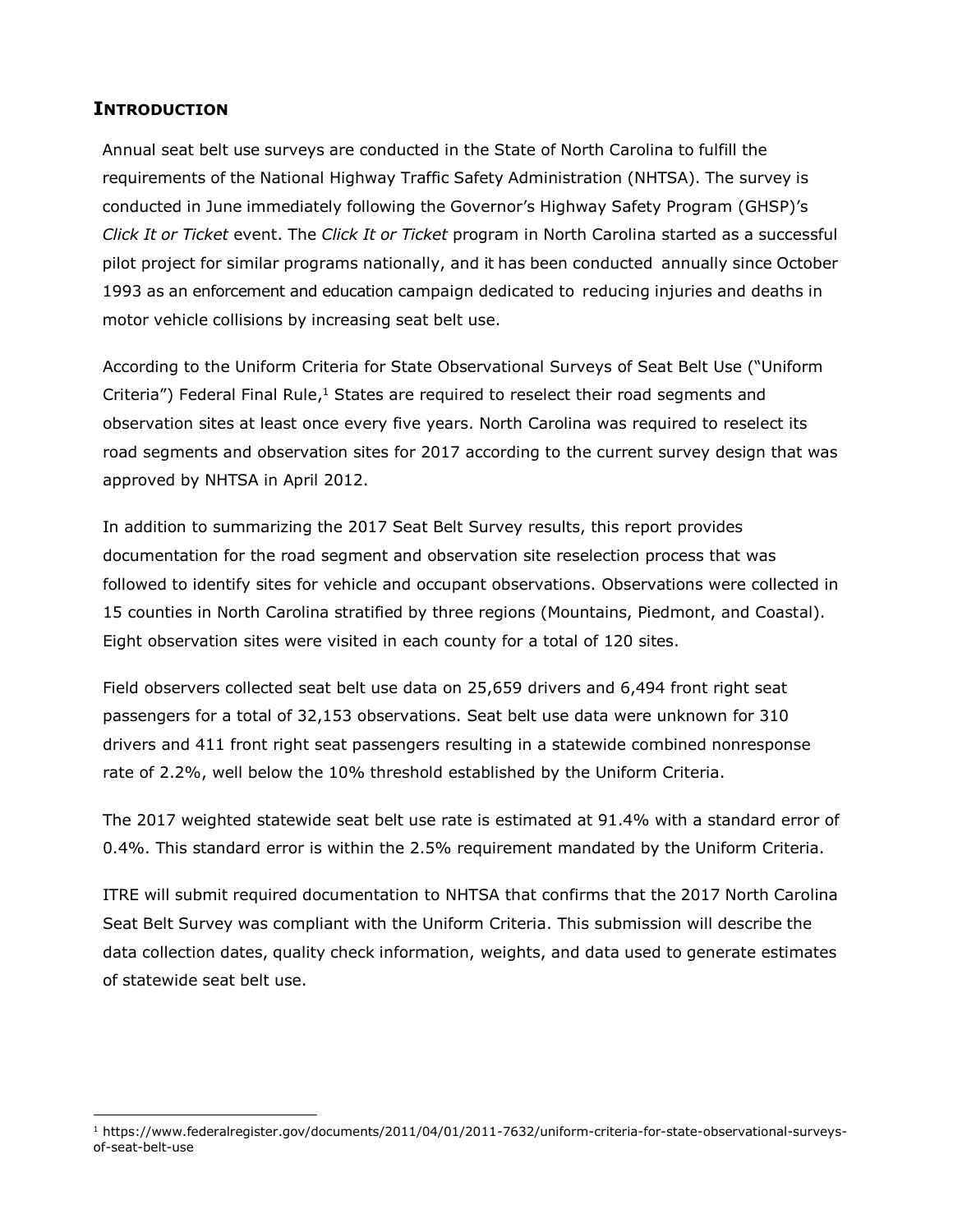### **ORGANIZATION OF REPORT**

This report begins with documentation for the observation site reselection process that was conducted to identify observation sites to be approved and used for the next five-year period (2017-2021). Procedures for the selection of counties and roadway segments within counties are summarized and details on the observation sites are provided. The report then provides the 2017 Seat Belt Use Survey results, including statewide seat belt use rates and discussion of longitudinal trends. Characteristics of drivers, including by vehicle type and geographic location (e.g. region, county, and urban/rural), are also provided. Additional detailed summary tables are provided in Appendix A with results for further subgroups of interest.

## **OBSERVATION SITE RESELECTION**

According to the Uniform Criteria, States are required to reselect their road segments and observation sites at least once every five years. North Carolina was required to reselect their road segments and observation sites for 2017 according to the current survey design that was approved by NHTSA in April 2012. Site reselection involved a multi-step process:

- 1. Review previously approved survey design to determine if any changes were needed.
- 2. Evaluate and choose road segment sampling frame data source(s); data sources include NCDOT GIS data and US Census TIGER data.
- 3. Evaluate and implement optional county-level FARS 85% fatality exclusion and optional roadway-level rural local roads and other roads (unnamed roads, unpaved roads, etc.) exclusions.
- 4. Stratify and assign measures of size and probabilities of selection to road segments; allocate road segment sample size according to the approved survey design.
- 5. Select the road segment sample and perform quality control (QC) checks.
- 6. Determine observation point locations on sampled road segments.
- 7. Complete NHTSA site reselection submission package and transmit to NHTSA.
- 8. Implement the new road segment sample upon approval by NHTSA.

Upon review of the previously approved survey design, ITRE submitted an erratum to the approved survey design to clarify that FARS average fatality counts for three years of data (2012, 2013, and 2014) were used when applying the optional FARS 85% fatality exclusion to establish the county sampling frame for the 2017 reselection of observation sites in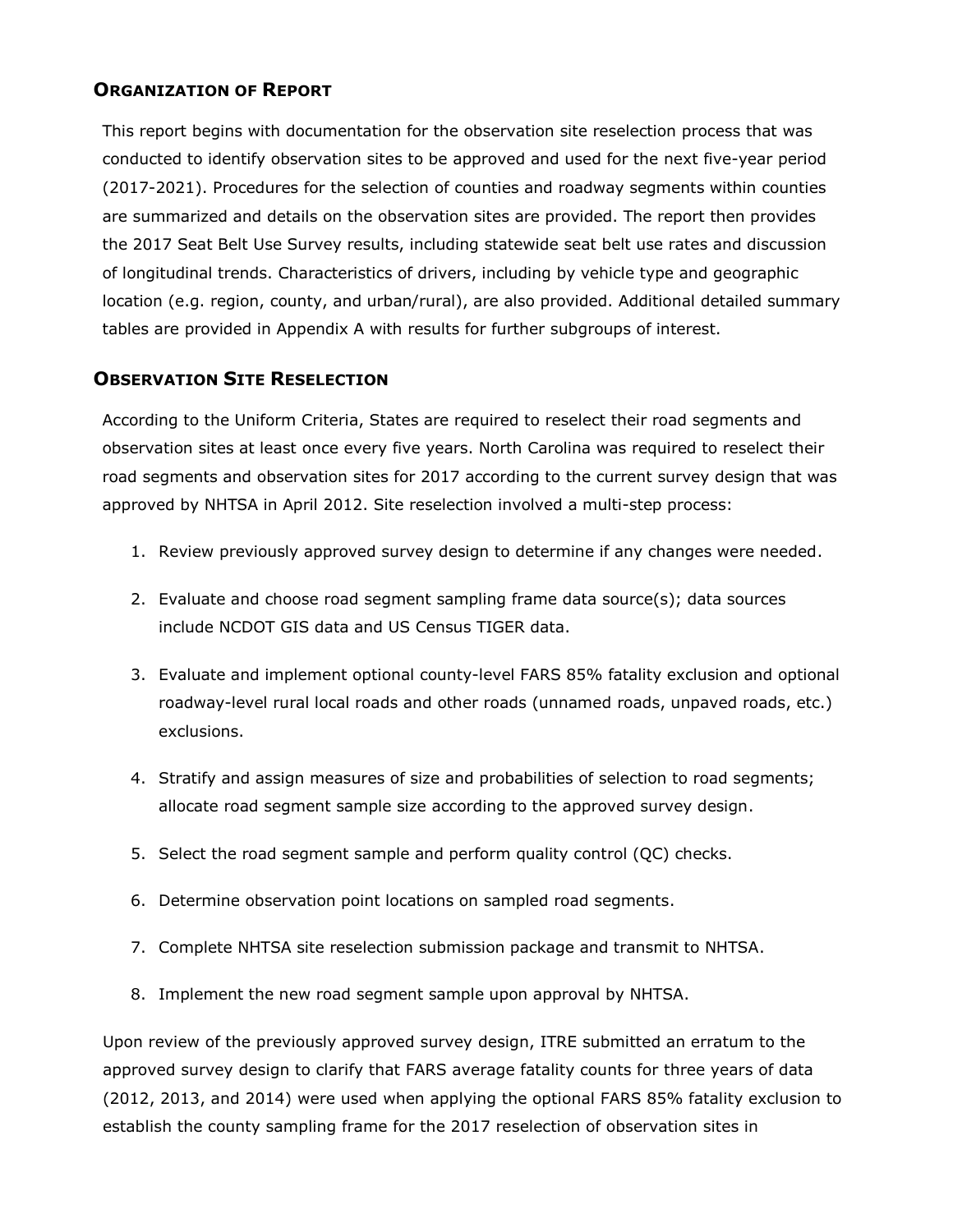compliance with the Uniform Criteria.

Since the list of counties included in the sampling frame based on the optional 85% FARS fatality exclusion and used for the first stage of selection changed since the last reselection process, the county sample was reselected. Using the approved survey design and following the aforementioned steps, new road segments were then selected from 15 North Carolina counties stratified by three regions (Mountains, Piedmont, and Coastal). Eight roadway segments were sampled from each county for a total of 120 road segments. Observation site point locations on the sampled road segments were selected deterministically by evaluating the sampled road segments in Google Earth software.

Documentation for the 120 reselected road segments, including their probabilities of selection, was provided to NHTSA for approval. The 120 sites were approved on May 5<sup>th</sup>, 2017. A copy of the approval letter is provided in Appendix B. Subsequent appendices provide additional site reselection documentation; Appendix C provides the county sampling frame used in 2017, Appendix D provides a map that shows the geographic distribution of the new sampled counties, and Appendix E provides the final approved observation sites and their associated probabilities of selection and weights.

Additional details on the survey methodology, field observer training, field data collection, and statistical procedures are provided in Appendix F.

## **2017 120-SITE RESULTS**

The 2017 dataset consists of observations collected at 120 sites that were selected in accordance with the 2012 NHTSA-approved survey design. The 120 sites are located on a sample of roadways located in fifteen counties across North Carolina.

Table 1-1 presents the overall results of the 120-site sample of the June 2017 North Carolina Seat Belt Survey. Within the 120-site sample, the June 2017 weighted statewide seat belt use rate for drivers (D) is 91.6%, compared with 92.1% of drivers who were observed using seat belts in the June 2016 survey. The 2017 weighted statewide use rate for right front seat passengers (RF) is 91.0%, which is up from 90.4% in June 2016. The 2017 weighted use rate for drivers and front right seat passengers combined (D+RF) is 91.4% (95% CI=90.6%, 92.2%), which is slightly down from the 2016 120-site rate of 91.7% (95% CI=90.9%, 92.6%).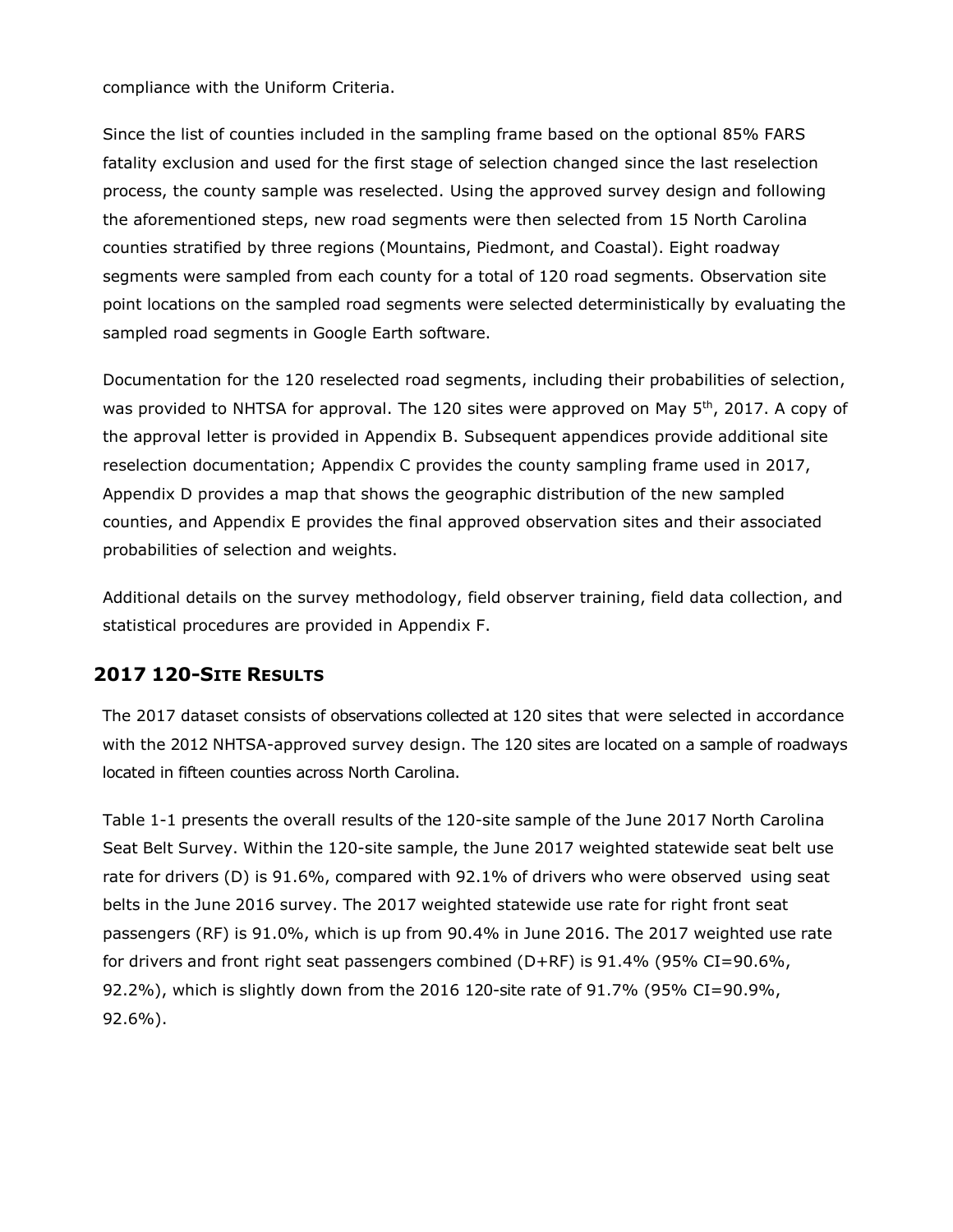|                                 | <b>Unweighted</b> |       | Weighted    |                    |  |
|---------------------------------|-------------------|-------|-------------|--------------------|--|
| Category                        | Use %             | Use % | <b>SE %</b> | <b>Sample Size</b> |  |
| <b>Overall Use Rates</b>        |                   |       |             |                    |  |
| Driver                          | 91.6              | 91.6  | 0.3         | 25,659             |  |
| Passenger                       | 89.9              | 91.0  | 1.0         | 6,494              |  |
| Combined                        | 91.3              | 91.4  | 0.4         | 32,153             |  |
| <b>Driver Use Rates</b>         |                   |       |             |                    |  |
| Urban/Rural                     |                   |       |             |                    |  |
| Urban                           | 92.1              | 91.9  | 0.4         | 20,767             |  |
| Rural                           | 89.5              | 90.5  | 0.7         | 4,892              |  |
| <b>Region</b>                   |                   |       |             |                    |  |
| Mountain                        | 92.7              | 92.4  | 0.3         | 11,095             |  |
| Piedmont                        | 92.4              | 91.9  | 0.7         | 7,960              |  |
| Coast                           | 89.0              | 89.5  | 0.9         | 6,604              |  |
| <b>Vehicle Type</b>             |                   |       |             |                    |  |
| Car                             | 92.7              | 92.9  | 0.4         | 10,993             |  |
| Van                             | 87.5              | 86.4  | 3.4         | 594                |  |
| Minivan                         | 96.0              | 96.4  | 0.7         | 1,289              |  |
| Pickup Truck                    | 87.1              | 86.6  | 0.9         | 4,454              |  |
| Sport-Utility Vehicle           | 93.9              | 93.5  | 0.5         | 7,055              |  |
| Other                           | 83.9              | 83.5  | 1.8         | 1,264              |  |
| <b>Sex of Driver</b>            |                   |       |             |                    |  |
| Male                            | 89.2              | 88.8  | 0.5         | 6,151              |  |
| Female                          | 94.1              | 94.1  | 0.5         | 4,169              |  |
| <b>Race/Ethnicity of Driver</b> |                   |       |             |                    |  |
| White                           | 91.4              | 91.4  | 0.5         | 7,136              |  |
| <b>Black</b>                    | 89.7              | 89.5  | 1.0         | 2,131              |  |
| Hispanic                        | 91.9              | 91.2  | 1.6         | 626                |  |
| Native American                 | 84.0              | 82.9  | 2.5         | 50                 |  |
| Asian                           | 97.3              | 98.1  | 1.5         | 182                |  |
| <b>Age of Driver</b>            |                   |       |             |                    |  |
| $16 - 24$                       | 90.5              | 89.9  | 1.2         | 912                |  |
| $25 - 44$                       | 90.6              | 90.0  | 0.7         | 4,584              |  |
| $45 - 64$                       | 92.0              | 92.7  | 0.4         | 3,445              |  |
| $65+$                           | 91.4              | 90.7  | 1.3         | 1,253              |  |
| <b>Cell Use</b>                 |                   |       |             |                    |  |
| Talk                            | 4.2               | 4.2   | 0.4         | 434                |  |
| Text                            | 4.6               | 5.1   | 0.6         | 460                |  |

# *Table 1-1. North Carolina Seat Belt Use Rates, Unweighted and Weighted: 120-Site June 2017 Survey*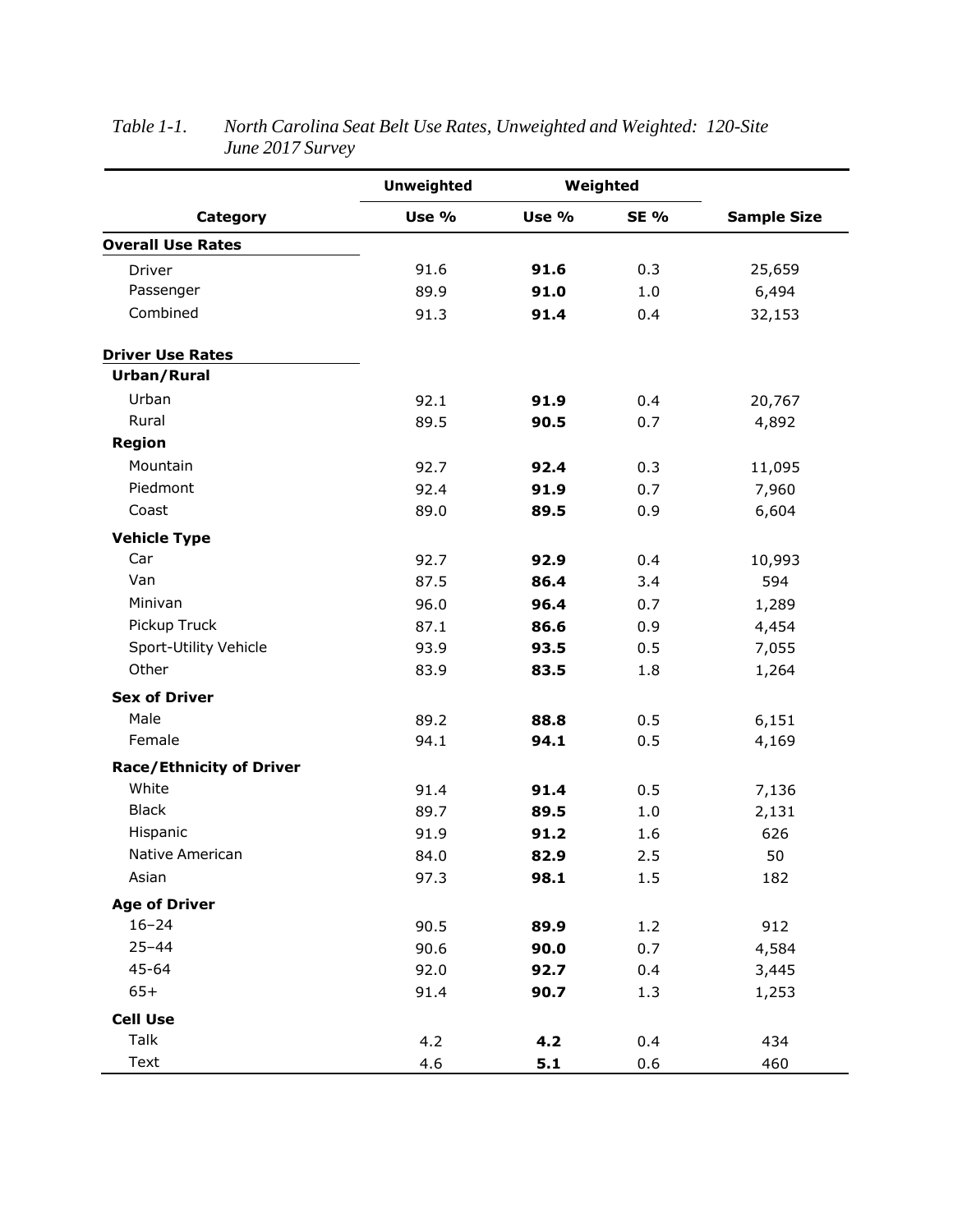Several trends from past surveys are present in the June 2017 120-site survey results. These include:

- higher combined seat belt use rates among drivers and passengers of minivans (95.8%), sport utility vehicles (93.3%), and cars (92.8%), but generally lower use rates for drivers and passengers of pickup trucks (86.4%) and vans (86.3%);
- higher combined seat belt use rates for women (93.8%) than for men (88.7%); and
- **I** lower seat belt use rate for drivers under 25 (89.9%).

The following tables further describe seat belt use trends across North Carolina. Table 1-2 shows driver (D), right front seat passenger (RF), and driver and right front seat passenger combined (D+RF) belt-use rates by county for this survey year. The observed combined (D+RF) seat belt use rates in June exceed 90% in 11 of the 15 counties surveyed in the study. The county with the lowest combined seat belt use rate was Columbus (85.2%) county. Seat belt use rates were also lower than 90% in Robeson (87.3%), Durham (88.7%), and Pender (89.5%) counties.

| County          | Driver (D) | Passenger (RF) | <b>Combined (D+RF)</b> | <b>Sample Size</b> |
|-----------------|------------|----------------|------------------------|--------------------|
| Alamance        | 93.8       | 94.2           | 93.9                   | 2,196              |
| <b>Buncombe</b> | 92.2       | 92.2           | 92.2                   | 2,777              |
| Catawba         | 92.5       | 93.1           | 92.6                   | 2,788              |
| Cleveland       | 91.3       | 89.9           | 91.0                   | 2,491              |
| Columbus        | 86.2       | 81.6           | 85.2                   | 1,570              |
| Durham          | 89.4       | 85.9           | 88.7                   | 1,813              |
| Forsyth         | 95.2       | 96.6           | 95.5                   | 1,270              |
| Guilford        | 91.8       | 94.8           | 92.4                   | 1,371              |
| Mecklenburg     | 92.6       | 95.1           | 93.0                   | 2,969              |
| Nash            | 88.8       | 94.9           | 90.0                   | 1,583              |
| Pender          | 91.1       | 82.4           | 89.5                   | 2,464              |
| Robeson         | 88.8       | 84.4           | 87.3                   | 1,322              |
| Sampson         | 91.7       | 92.3           | 91.8                   | 1,690              |
| Wake            | 91.3       | 92.1           | 91.4                   | 3,058              |
| Wilkes          | 93.7       | 84.5           | 91.8                   | 2,791              |

*Table 1-2. North Carolina Seat Belt Use Rates by County, Weighted: 120-Site June 2017 Survey, 15 Counties Total*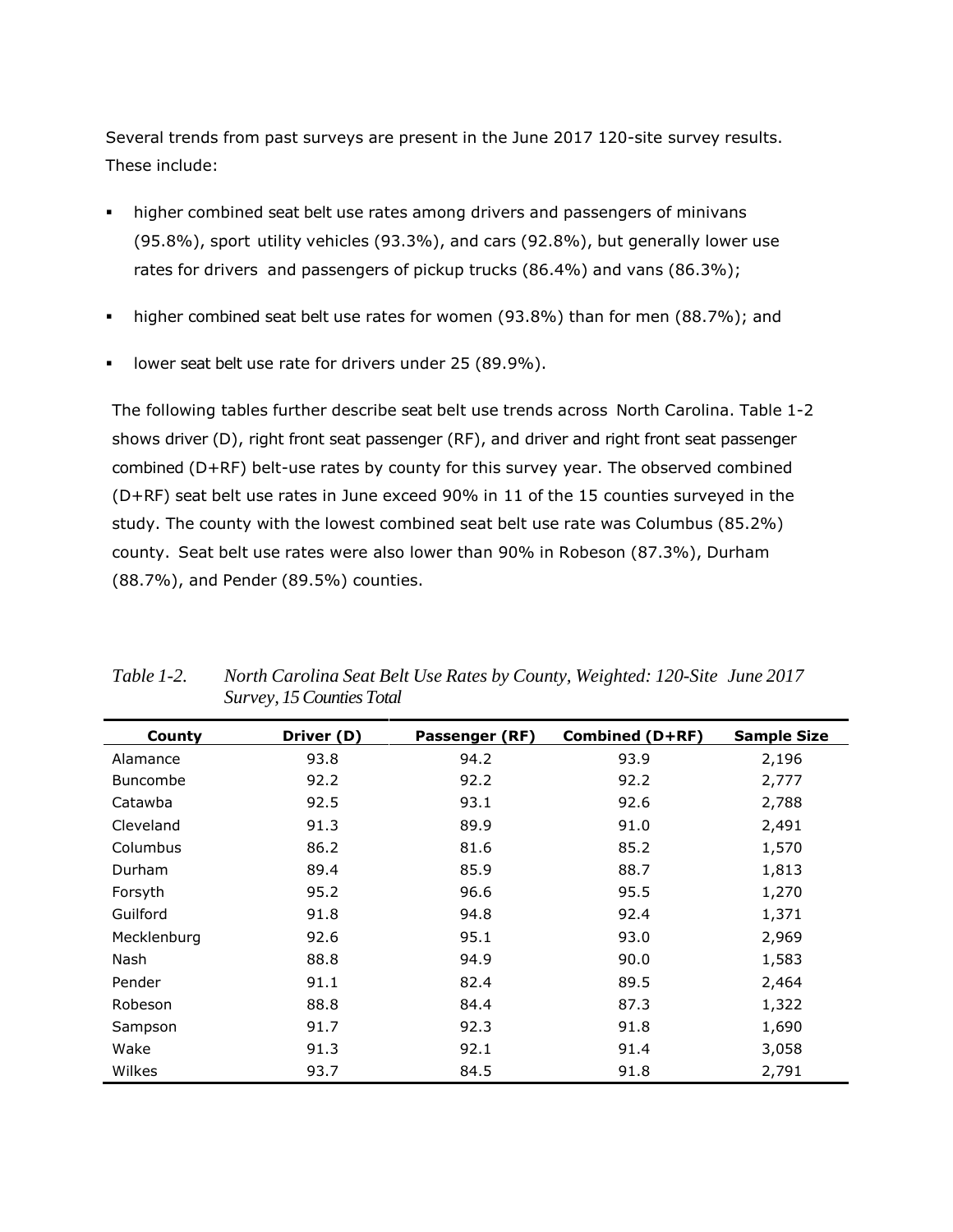Table 1-3 provides weighted D, RF, and D+RF seat belt use estimates for each year since 2010. Seat belt use rates increased over the 8-year period for all groups. Seat belt use for drivers increased from 90.4% in 2010 to 91.6% in 2017. Seat belt use for right front seat passengers increased from 86.7% in 2010 to 91.0% in 2017, and the combined rate increased from 89.7% in 2010 to 91.4% in 2017. For the first time in 2016, there was an observed seat belt use of over 90% for both drivers and right front seat passengers resulting in a combined statewide seat belt use rate of 91.7% for the 120-site sample and 91.4% for the 200 total sites included in the study. The rate for the 200-site sample is the same combined statewide seat belt use rate observed for 2017.

Table 1-4 provides longitudinal data on observed seat belt use overall (D+RF) in North Carolina compared to the United States as a whole for the period 2002-2017. This table shows the upward trend of the combined seat belt use rate in North Carolina from 84% in 2002 to over 91% in 2017. This table also shows that the seat belt use rate in North Carolina has been consistently between five and ten percentage points higher than the national rate, with the national rate increasing from 75% in 2002 to 90% in 2016.

Table 1-5 presents longitudinal data on observed seat belt use overall (D+RF) and driver seat belt use by region, vehicle type, and sex, age, and race/ethnicity of drivers. A general consistency of several trends can be seen across the surveys from 2010 through June 2017. It appears that overall seat belt use has plateaued over the past several years. The small variation in estimates can likely be attributed to the natural variance that occurs when selecting a sample.

| <b>Survey Periods</b> | Driver (D) | Passenger (RF) | Combined (D+RF) |
|-----------------------|------------|----------------|-----------------|
| $2010^a$              | 90.4       | 86.7           | 89.7            |
| 2011 <sup>b</sup>     | 90.8       | 84.8           | 89.5            |
| 2012 <sup>b</sup>     | 88.0       | 85.7           | 87.5            |
| 2013 <sup>b</sup>     | 89.6       | 84.9           | 88.6            |
| 2014 <sup>b</sup>     | 90.9       | 89.7           | 90.6            |
| 2015 <sup>b</sup>     | 89.8       | 90.3           | 89.9            |
| 2016 <sup>b</sup>     | 92.1       | 90.4           | 91.7            |
| 2017 <sup>b</sup>     | 91.6       | 91.0           | 91.4            |

*Table 1-3. Observed Seat Belt Use in North Carolina (%) for June, Weighted*

<sup>a</sup> This survey was conducted at 121 sites.

**bThis survey was conducted at 120 sites.**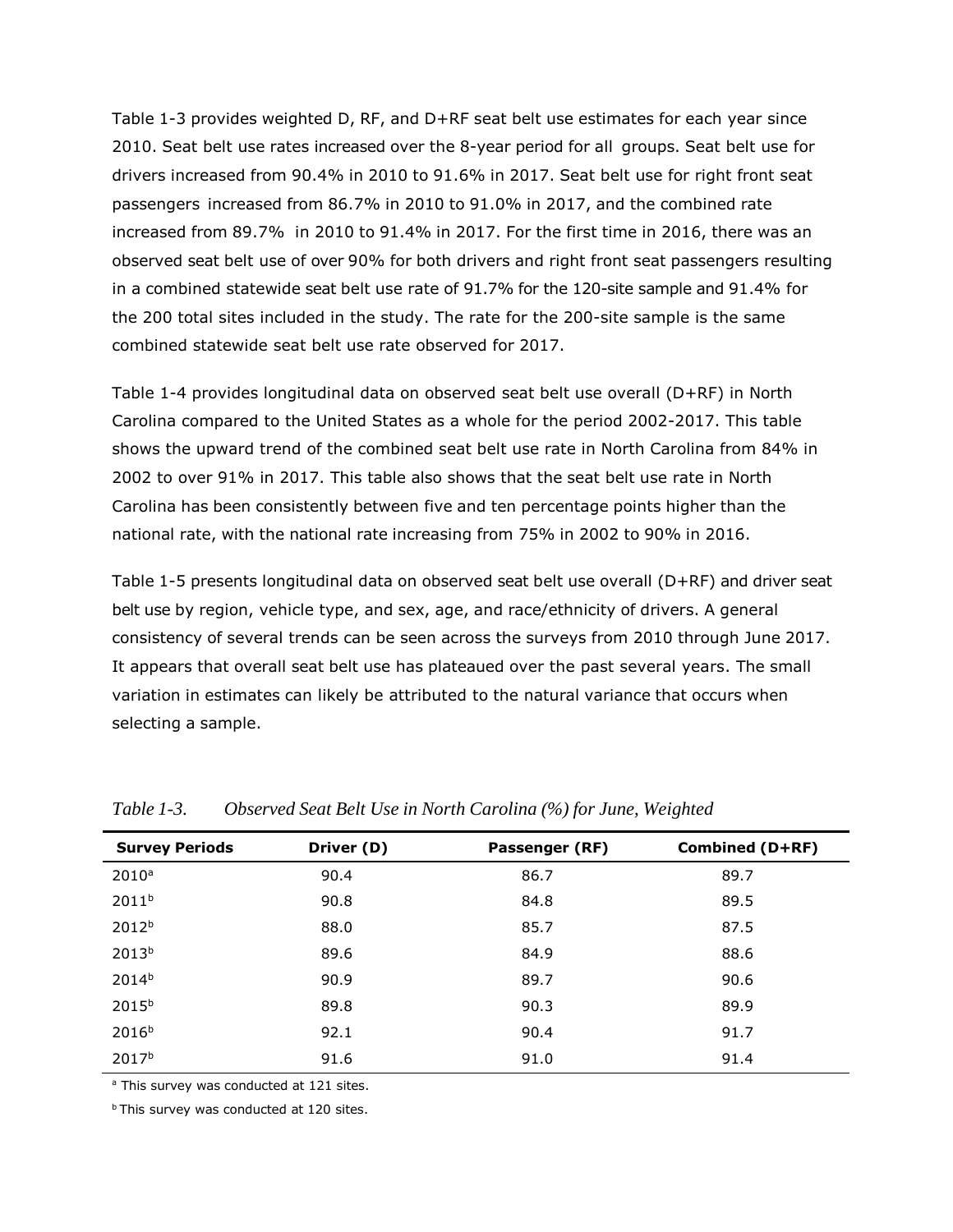### *Table 1-4. Seat Belt Use Trends in North Carolina (%), Weighted, Compared to United States Overall*

| June                                           |       |                   |       |                   |                   |                   |                   |                   |      |      |      |      |      |      |                                                                                                                                                 |       |
|------------------------------------------------|-------|-------------------|-------|-------------------|-------------------|-------------------|-------------------|-------------------|------|------|------|------|------|------|-------------------------------------------------------------------------------------------------------------------------------------------------|-------|
| <b>Overall</b><br>$(D+RF)$<br><b>Use Rates</b> | 20021 | 2003 <sup>1</sup> | 20041 | 2005 <sup>1</sup> | 2006 <sup>1</sup> | 2007 <sup>1</sup> | 2008 <sup>1</sup> | 2009 <sup>1</sup> |      |      |      |      |      |      | 2010 <sup>1</sup> 2011 <sup>2</sup> 2012 <sup>2</sup> 2013 <sup>2</sup> 2014 <sup>2</sup> 2015 <sup>2</sup> 2016 <sup>2</sup> 2017 <sup>2</sup> |       |
| North Carolina                                 | 84.1  | 86.1              | 86.1  | 86.7              | 88.5              | 88.8              | 89.8              | 89.5              | 89.7 | 89.5 | 87.5 | 88.6 | 90.6 | 89.9 | 91.7                                                                                                                                            | 91.4  |
| United<br>States*                              | 75    | 79                | 80    | 82                | 81                | 82                | 83                | 84                | 85   | 84   | 86   | 87   | 87   | 89   | 90                                                                                                                                              | $***$ |

 $1$ This survey was conducted at 121 sites for North Carolina.

<sup>2</sup> This survey was conducted at 120 sites for North Carolina.

\* Nationwide rates provided by NHTSA's National Occupant Protection Use Survey (NOPUS).

\*\* Data not yet available.

Note: Rounded estimates are available for North Carolina for the years 1998 (77%), 1999 (78%), 2000 (81%), and 2001 (83%). Comparable national data are also available for 1998 (69%), 1999 (67%), 2000 (71%), and 2001 (73%).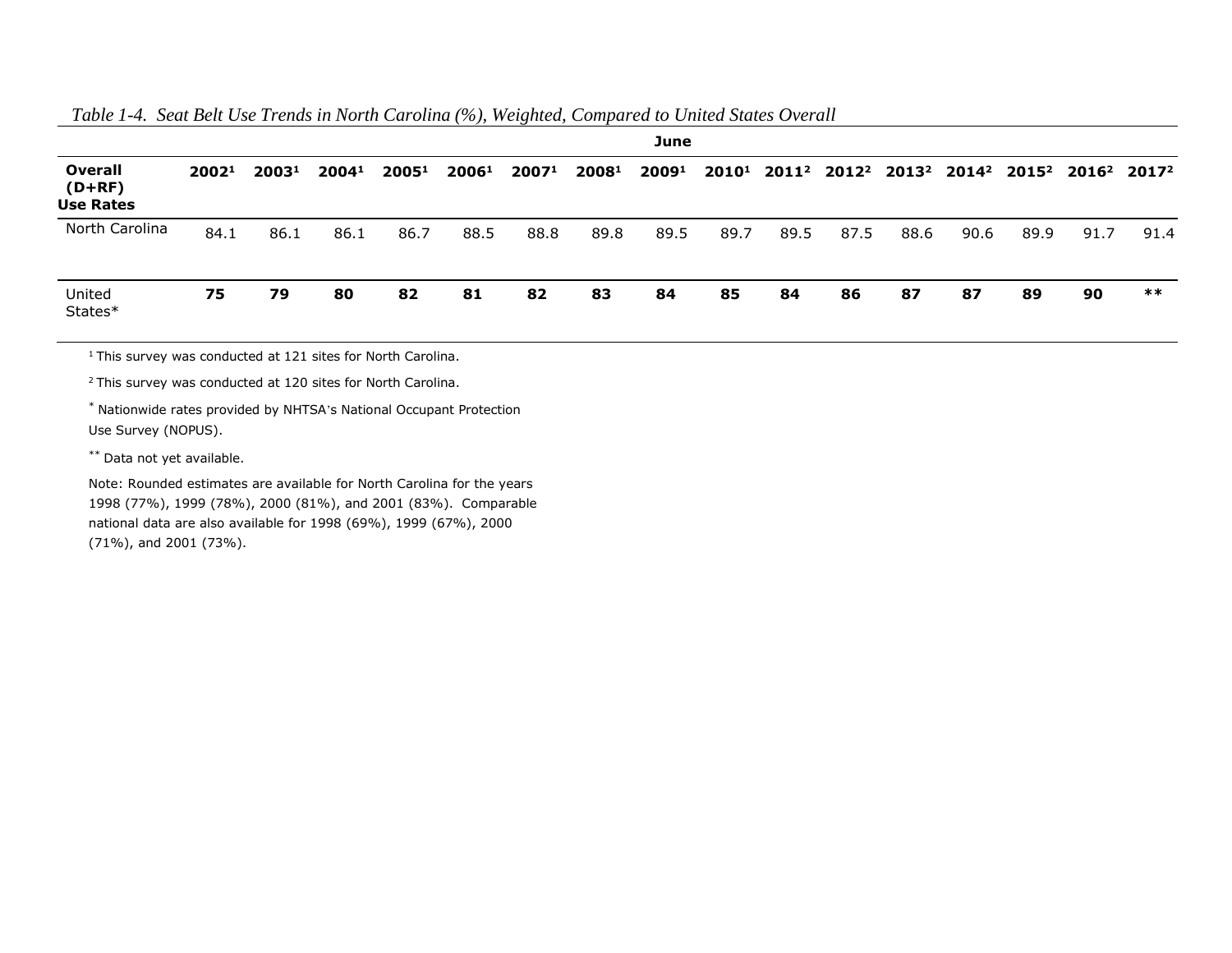|                                                | June  |                   |                   |                         |                   |                   |                   |                   |
|------------------------------------------------|-------|-------------------|-------------------|-------------------------|-------------------|-------------------|-------------------|-------------------|
|                                                | 20101 | 2011 <sup>2</sup> | 2012 <sup>2</sup> | 2013 <sup>2</sup>       | 2014 <sup>2</sup> | 2015 <sup>2</sup> | 2016 <sup>2</sup> | 2017 <sup>2</sup> |
| <b>Overall</b><br>$(D+RF)$<br><b>Use Rates</b> | 89.7  | 89.5              | 87.5              | 88.6                    | 90.6              | 89.9              | 91.7              | 91.4              |
|                                                |       |                   |                   | <b>Driver Use Rates</b> |                   |                   |                   |                   |
| <b>Region</b>                                  |       |                   |                   |                         |                   |                   |                   |                   |
| Mountain                                       | 89.5  | 91.6              | 90.3              | 90.3                    | 93.1              | 90.0              | 93.4              | 92.4              |
| Piedmont                                       | 91.1  | 91.5              | 87.4              | 88.2                    | 89.8              | 91.9              | 92.2              | 91.9              |
| Coast                                          | 88.8  | 87.1              | 84.6              | 87.5                    | 90.0              | 88.0              | 90.5              | 89.5              |
| <b>Vehicle</b><br><b>Type</b>                  |       |                   |                   |                         |                   |                   |                   |                   |
| Car                                            | 91.4  | 92.2              | 90.6              | 90.3                    | 91.6              | 90.2              | 92.3              | 92.9              |
| Van                                            | 79.9  | 80.9              | 77.3              | 83.8                    | 86.8              | 85.7              | 90.3              | 86.4              |
| Minivan                                        | 94.5  | 94.4              | 92.7              | 93.9                    | 94.4              | 94.7              | 95.9              | 96.4              |
| Pickup<br><b>Truck</b>                         | 84.1  | 86.1              | 82.0              | 84.5                    | 86.7              | 86.3              | 88.8              | 86.6              |
| Sport-<br>Utility<br>Vehicle                   | 91.6  | 91.8              | 91.0              | 92.8                    | 94.1              | 92.0              | 93.8              | 93.5              |
| Sex of<br><b>Driver</b>                        |       |                   |                   |                         |                   |                   |                   |                   |
| Male                                           | 87.8  | 89.5              | 85.5              | 87.9                    | 89.2              | 87.8              | 91.1              | 88.8              |
| Female                                         | 93.5  | 93.2              | 92.3              | 92.4                    | 93.1              | 93.0              | 95.1              | 94.1              |
| Age of<br><b>Driver</b>                        |       |                   |                   |                         |                   |                   |                   |                   |
| $16 - 24$                                      | 86.6  | 88.0              | 89.4              | 85.5                    | 89.1              | 80.9              | 88.1              | 89.9              |
| 25-64                                          | 90.1  | 90.9              | 88.3              | 90.2                    | 90.6              | 90.8              | 93.1              | 91.2              |
| $65+$                                          | 96.8  | 93.6              | 88.2              | 95.2                    | 95.2              | 89.7              | 93.7              | 90.7              |
| Race<br>/Ethnicity                             |       |                   |                   |                         |                   |                   |                   |                   |
| White                                          | 90.3  | 91.3              | 89.2              | 91.0                    | 91.8              | 90.3              | 93.1              | 91.4              |
| <b>Black</b>                                   | 89.6  | 89.1              | 85.8              | 85.7                    | 88.0              | 89.2              | 91.7              | 89.5              |
| Hispanic                                       | 95.4  | 93.5              | 89.6              | 86.5                    | 91.2              | 90.4              | 93.6              | 91.2              |

*Table 1-5. Seat Belt Use Trends in North Carolina (%), Weighted*

 $1$  This survey was conducted at 121 sites.

 $2$  This survey was conducted at 120 sites.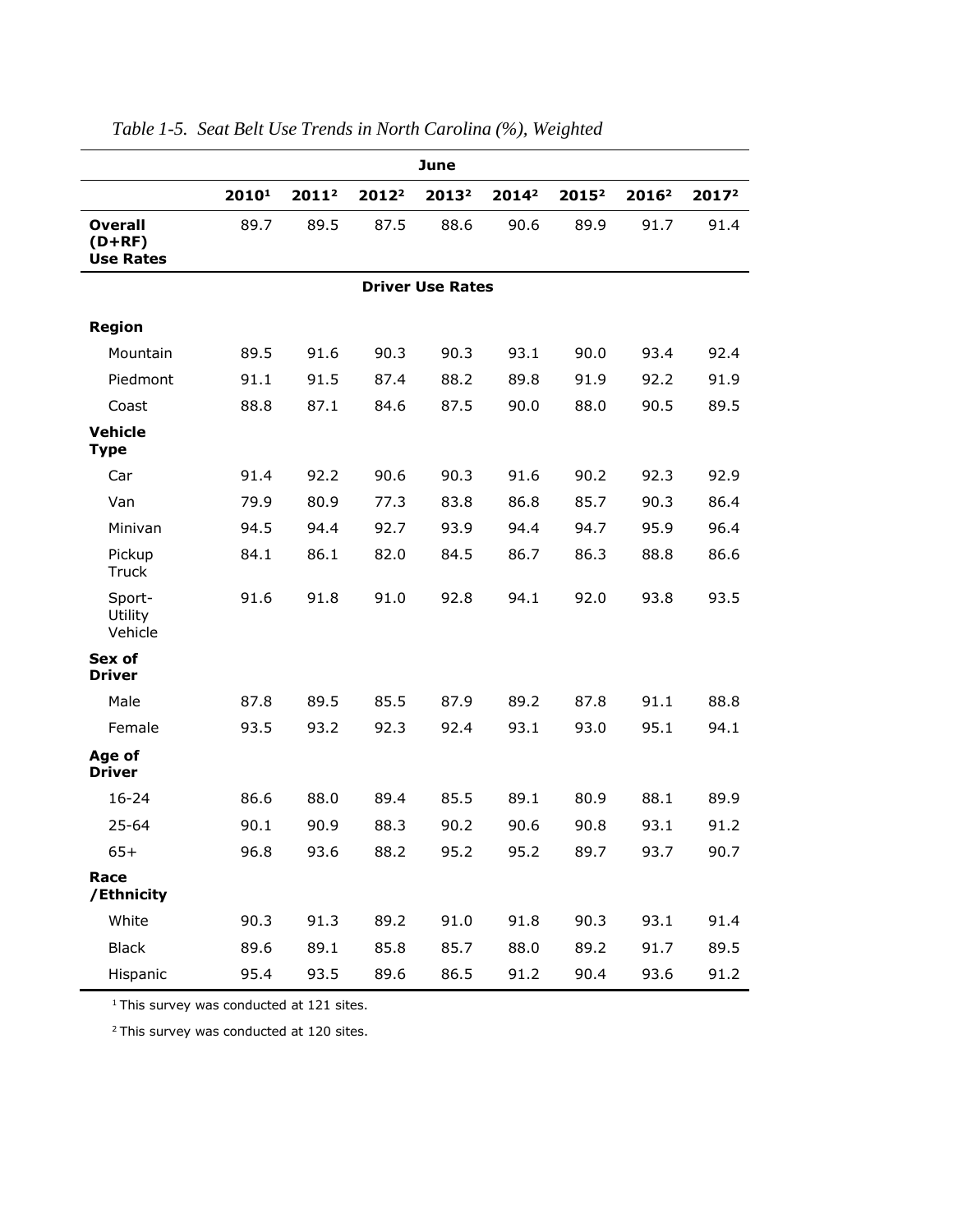### **DISCUSSION AND CONCLUSIONS**

The June 2017 Seat Belt Use Study provides updated estimates of statewide seatbelt use for drivers and front right seat passengers in North Carolina. The study also provides seat belt use rates for the counties included in the sample, for subgroups defined by driver and passenger characteristics, and by vehicle type. Tables and trends in this report are based on weighted seat belt use rates. The weighted rates are the best estimators of seat belt use for the entire state and for the reported subgroups. Additional summary tables are provided in Appendix A with further results for subgroups of interest.

In addition to gathering data on seat belt use, the 2017 Seat Belt Use Survey continued to assess statewide use of cell phones while driving. The 2016 Seat Belt Use Survey was the fourth statewide survey in North Carolina to assess the use of cell phones to talk and text while driving. The weighted rate of talking on a cell phone while driving decreased from 2016 to 2017, while the weighted rate of texting on a cell phone increased from 2016 to 2017 for the 120-site NHTSA samples; the rate of talking on a cell phone while driving decreased from 6.1% in 2016 to 4.2% in 2017, and the rate of texting in North Carolina increased from 3.2% in 2016 to 5.1% in 2017.

It should be noted that it is difficult to accurately assess cell phone use while driving since a driver can use a cell phone at different times during a trip. Recent data suggests that cell phone use rates for talking while driving are higher than those observed in this study (3.8% for 2015), while cell phone use rates for texting while driving are lower than those observed in this study (2.2% for 2015).<sup>2</sup>

 $\overline{a}$ 

<sup>2</sup> https://www.nhtsa.gov/sites/nhtsa.dot.gov/files/documents/driver\_electronic\_device\_use\_in\_2015\_0.pdf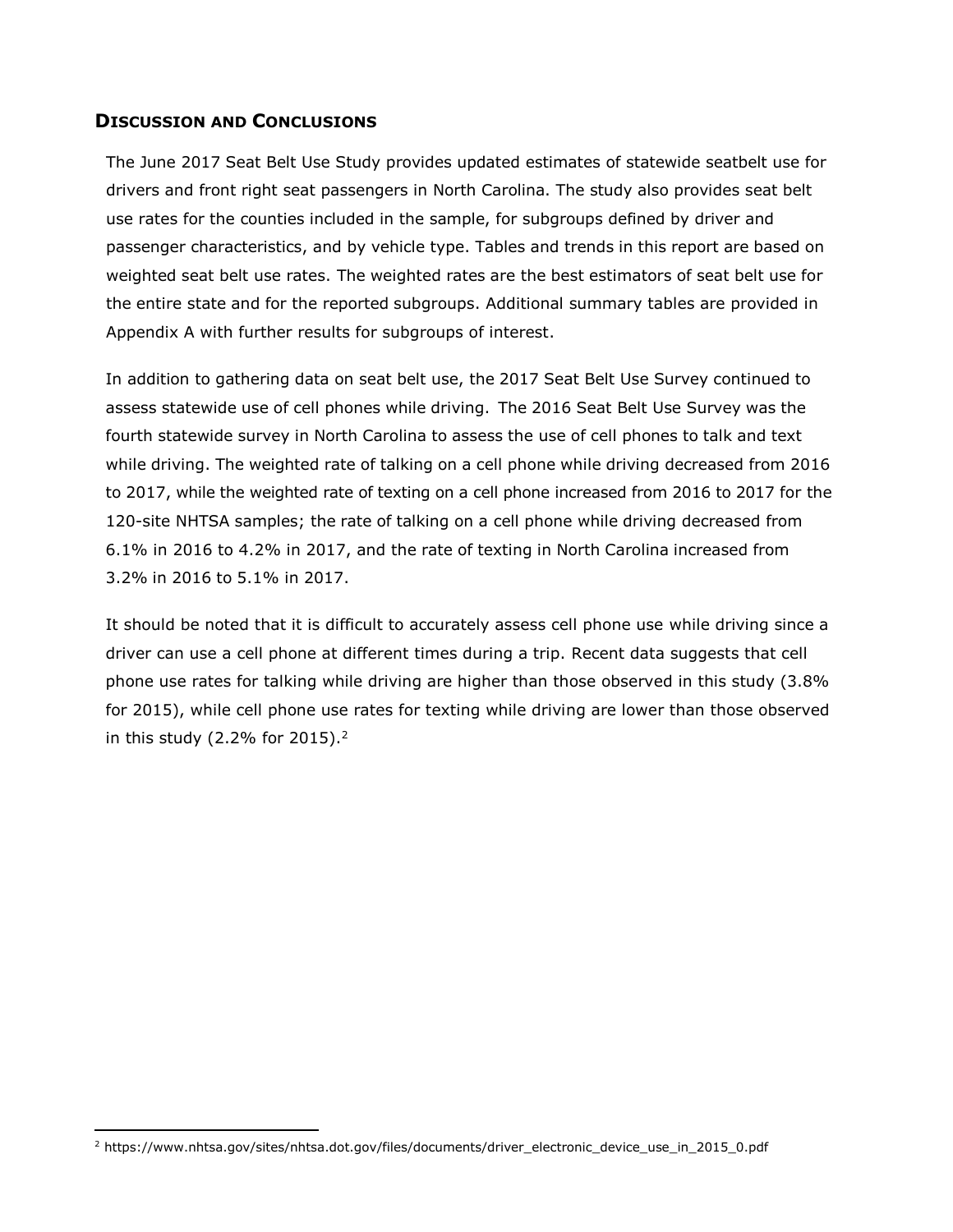# **APPENDIX A: DETAILED TABLES FROM THE 2017 NC SEAT BELT SURVEY 120-SITE RESULTS**

|                    |            | <b>Percent Seat Belt Use</b><br>(Standard Error) |                     |
|--------------------|------------|--------------------------------------------------|---------------------|
| <b>Time Period</b> | Driver (D) | Passenger (RF)                                   | Combined $(D + RF)$ |
| Weekday Rush       | 91.7       | 90.5                                             | 91.5                |
|                    | (0.6)      | (1.2)                                            | (0.6)               |
| Weekday Non-Rush   | 90.7       | 90.4                                             | 90.7                |
|                    | (0.5)      | (2.0)                                            | (0.6)               |
| Weekend            | 92.2       | 91.9                                             | 92.1                |
|                    | (0.5)      | (1.7)                                            | (0.8)               |

# *Table A-1. 2017 Seat Belt Use by Time Period, Weighted*

*Table A-2. 2017 Driver Seat Belt Use for Race by Sex, Weighted*

|              | <b>Percent Seat Belt Use (Standard Error)</b> |               |  |  |  |
|--------------|-----------------------------------------------|---------------|--|--|--|
| Race         | <b>Male</b>                                   | <b>Female</b> |  |  |  |
| White        | 88.7                                          | 95.0          |  |  |  |
|              | (0.9)                                         | (0.6)         |  |  |  |
| <b>Black</b> | 87.8                                          | 91.4          |  |  |  |
|              | (1.3)                                         | (1.2)         |  |  |  |

*Table A-3. 2017 Driver Seat Belt Use for Vehicle Type by Sex, Weighted*

|                       | <b>Percent Seat Belt Use (Standard Error)</b> |               |  |  |
|-----------------------|-----------------------------------------------|---------------|--|--|
| <b>Vehicle Type</b>   | <b>Male</b>                                   | <b>Female</b> |  |  |
| Car                   | 92.7                                          | 93.7          |  |  |
|                       | (0.7)                                         | (0.8)         |  |  |
| Minivan               | 96.7<br>(2.2)                                 | 97.1<br>(1.5) |  |  |
| Pickup Truck          | 84.0<br>(1.5)                                 | 86.7<br>(4.0) |  |  |
| Sport-Utility Vehicle | 90.9<br>(1.0)                                 | 95.3<br>(0.7) |  |  |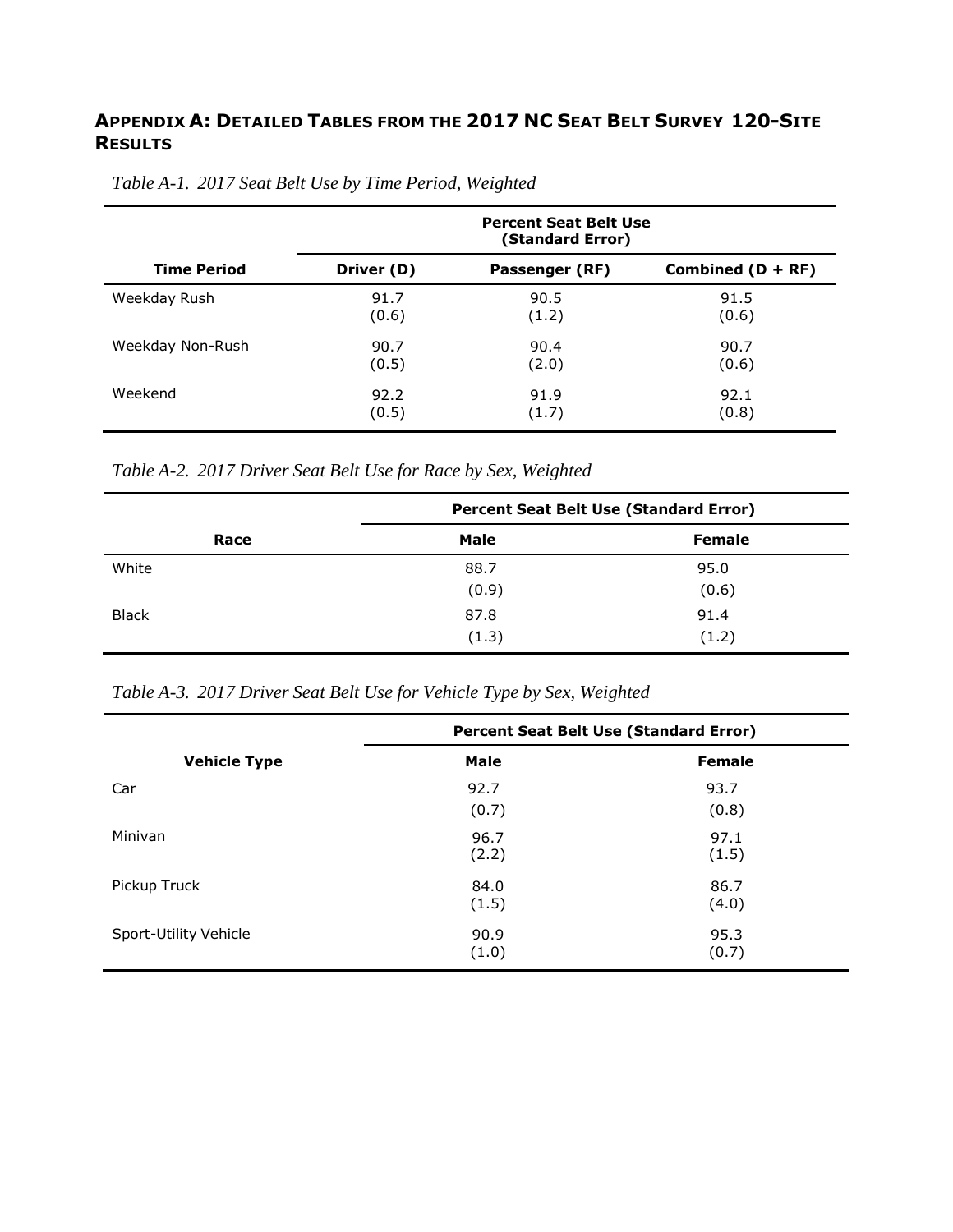|                       | <b>Percent Seat Belt Use (Standard Error)</b> |               |  |  |  |
|-----------------------|-----------------------------------------------|---------------|--|--|--|
| <b>Vehicle Type</b>   | Urban                                         | <b>Rural</b>  |  |  |  |
| Car                   | 93.1<br>(0.4)                                 | 92.1<br>(0.8) |  |  |  |
| Minivan               | 96.6<br>(0.6)                                 | 95.8<br>(1.9) |  |  |  |
| Pickup Truck          | 86.8<br>(0.7)                                 | 86.2<br>(2.0) |  |  |  |
| Sport-Utility Vehicle | 94.2<br>(0.6)                                 | 91.2<br>(1.0) |  |  |  |

*Table A-4. 2017 Driver Seat Belt Use for Vehicle Type by Area Type, Weighted*

*Table A-5 2017 Driver Seat Belt Use for Vehicle Type by Region, Weighted*

|                       | Percent Seat Belt Use (Standard Error) |                 |       |  |  |  |
|-----------------------|----------------------------------------|-----------------|-------|--|--|--|
| <b>Vehicle Type</b>   | <b>Mountain</b>                        | <b>Piedmont</b> | Coast |  |  |  |
| Car                   | 93.4                                   | 93.1            | 91.6  |  |  |  |
|                       | (0.5)                                  | (0.6)           | (0.9) |  |  |  |
| Minivan               | 94.7                                   | 97.1            | 98.3  |  |  |  |
|                       | (1.3)                                  | (1.0)           | (1.3) |  |  |  |
| Pickup Truck          | 88.6                                   | 87.1            | 83.1  |  |  |  |
|                       | (1.1)                                  | (0.8)           | (2.9) |  |  |  |
| Sport-Utility Vehicle | 94.1                                   | 94.6            | 90.2  |  |  |  |
|                       | (0.7)                                  | (0.7)           | (1.6) |  |  |  |

*Table A-6. 2017 Driver Cell Use by Driver Age, Weighted*

|                      |                                         |              | <b>Percent Seat Belt Use (Standard Error)</b> |
|----------------------|-----------------------------------------|--------------|-----------------------------------------------|
| <b>Age of Driver</b> | <b>Number of</b><br><b>Observations</b> | <b>Talk</b>  | <b>Text</b>                                   |
| $16 - 24$            | 899                                     | 3.4<br>(0.9) | 13.7<br>(2.0)                                 |
| $25 - 44$            | 4,554                                   | 5.3<br>(0.6) | 5.5<br>(0.7)                                  |
| 45-64                | 3,411                                   | 3.3<br>(0.4) | 3.6<br>(0.8)                                  |
| $65+$                | 1,252                                   | 1.8<br>(0.6) | 1.5<br>(0.6)                                  |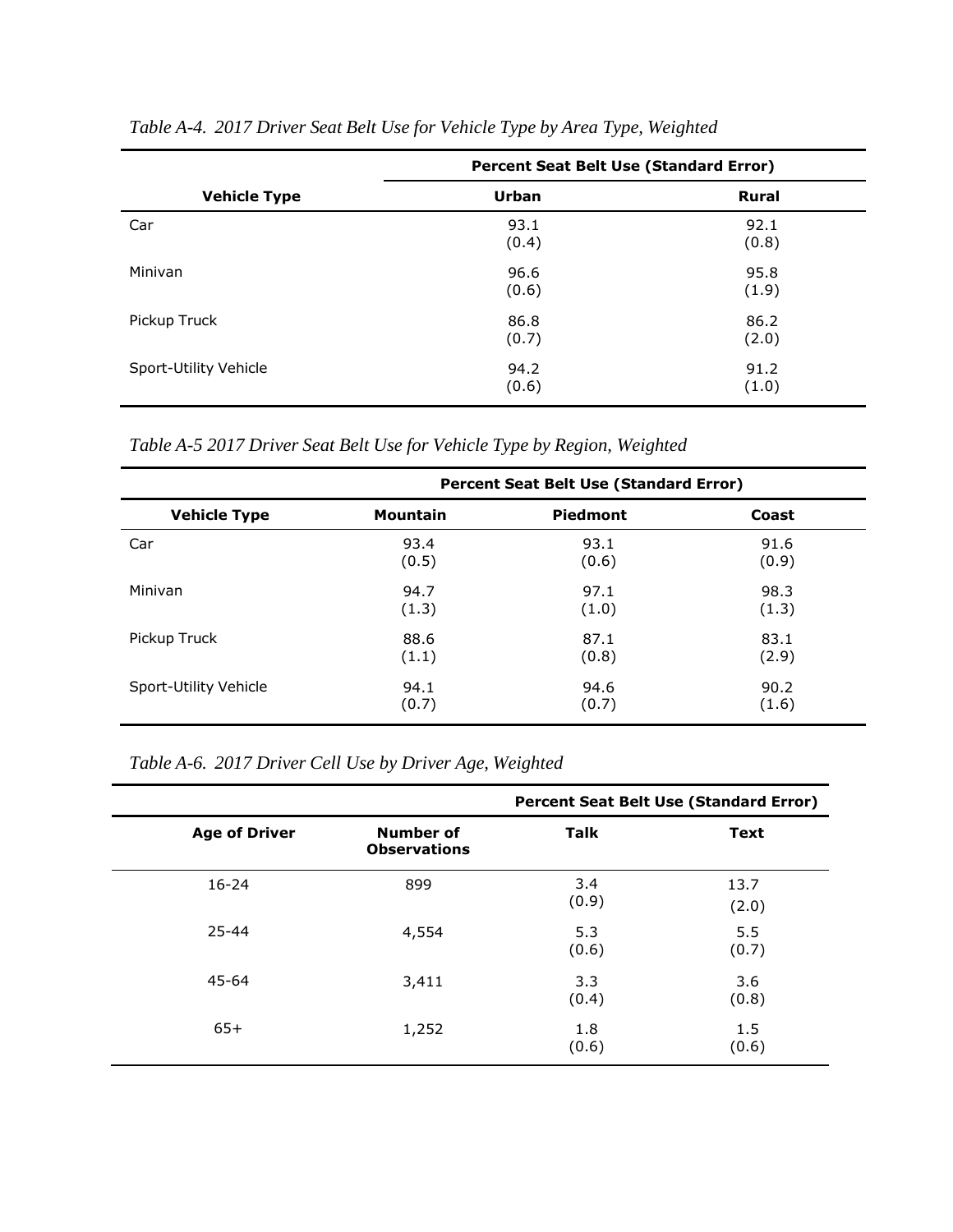#### **APPENDIX B: 120-SITE APPROVAL LETTER FROM NHTSA**



Administration

Region III<br>Delaware, District of Columbia,<br>Kentucky, Maryland,<br>North Carolina,<br>Virginia, West Virginia

10 S. Howard Street,<br>Suite 6700<br>Baltimore, MD 21201<br>Phone (410) 962-0090<br>Fax (410) 962-2770

May 5, 2017

Don Nail, Director Governor's Highway Safety Program 215 East Lane Street Raleigh, NC 27601

Dear Mr. Nail:

NHTSA has completed its review of your Uniform Criteria for State Observational Surveys of Seat Belt Use Certification Form and supporting documentation, evaluating the four requirements related to the re-selection of observation sites listed in 1340.10 of the Final Rule. We are pleased to inform you that your re-selection is fully compliant with the Uniform Criteria for State Observational Surveys of Seat Belt Use.

Sincerely,

Glystett a. Bolin

Elizabeth A. Baker, Ph.D. Regional Administrator

cc: Daniel J. Findley, Ph.D., PE, NC State University

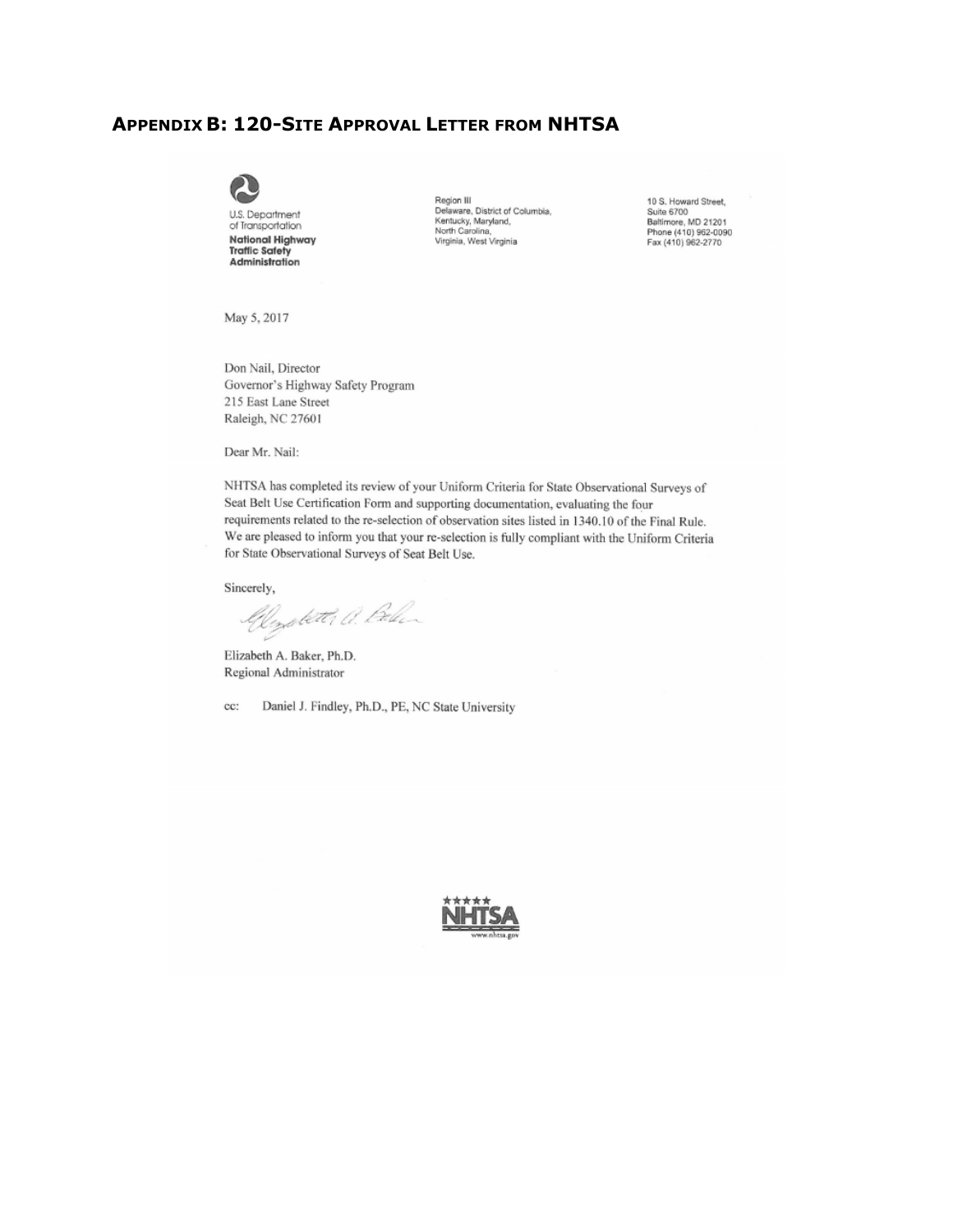|                                                                                                                                                                      | FARS (2012-2014)                             |                                                      |                                             |                                                      |                                           |  |  |
|----------------------------------------------------------------------------------------------------------------------------------------------------------------------|----------------------------------------------|------------------------------------------------------|---------------------------------------------|------------------------------------------------------|-------------------------------------------|--|--|
| Counties that comprise the top 85% of North Carolina's total average fatalities for the 3-year period<br>are included in the sampling frame per Criterion 1340.5.a.1 |                                              |                                                      |                                             |                                                      |                                           |  |  |
|                                                                                                                                                                      |                                              |                                                      | <b>State=North Carolina</b>                 |                                                      |                                           |  |  |
| <b>County</b>                                                                                                                                                        | Average<br>fatality<br>counts for<br>3 years | <b>Fatality</b><br>percentage<br>within the<br>state | <b>Cumulative</b><br>fatality<br>percentage | Region<br>(1=Mountains;<br>2=Piedmont;<br>3=Coastal) | <b>Probability of</b><br><b>Selection</b> |  |  |
| <b>MECKLENBURG</b>                                                                                                                                                   | 70                                           | 5.4                                                  | 5.4                                         | $\mathbf{1}$                                         | 1.0000                                    |  |  |
| <b>WAKE</b>                                                                                                                                                          | 69                                           | 5.3                                                  | 10.6                                        | $\overline{2}$                                       | 0.6979                                    |  |  |
| <b>CUMBERLAND</b>                                                                                                                                                    | 51.3                                         | 3.9                                                  | 14.6                                        | $\overline{2}$                                       | 0.5192                                    |  |  |
| <b>GUILFORD</b>                                                                                                                                                      | 48.7                                         | 3.7                                                  | 18.3                                        | $\overline{2}$                                       | 0.4922                                    |  |  |
| <b>ROBESON</b>                                                                                                                                                       | 41.7                                         | 3.2                                                  | 21.5                                        | 3                                                    | 0.6404                                    |  |  |
| <b>FORSYTH</b>                                                                                                                                                       | 32                                           | 2.5                                                  | 23.9                                        | 2                                                    | 0.3237                                    |  |  |
| <b>JOHNSTON</b>                                                                                                                                                      | 31.7                                         | 2.4                                                  | 26.4                                        | 3                                                    | 0.4867                                    |  |  |
| <b>BUNCOMBE</b>                                                                                                                                                      | 29.7                                         | 2.3                                                  | 28.6                                        | 1                                                    | 0.5298                                    |  |  |
| <b>DAVIDSON</b>                                                                                                                                                      | 29                                           | 2.2                                                  | 30.9                                        | $\overline{2}$                                       | 0.2933                                    |  |  |
| <b>ROWAN</b>                                                                                                                                                         | 27.3                                         | 2.1                                                  | 33                                          | 1                                                    | 0.4881                                    |  |  |
| <b>GASTON</b>                                                                                                                                                        | 25                                           | 1.9                                                  | 34.9                                        | 1                                                    | 0.4464                                    |  |  |
| <b>DURHAM</b>                                                                                                                                                        | 24.3                                         | 1.9                                                  | 36.7                                        | $\overline{2}$                                       | 0.2461                                    |  |  |
| <b>HARNETT</b>                                                                                                                                                       | 23.7                                         | 1.8                                                  | 38.5                                        | $\overline{2}$                                       | 0.2394                                    |  |  |
| <b>ONSLOW</b>                                                                                                                                                        | 23.7                                         | 1.8                                                  | 40.4                                        | 3                                                    | 0.3637                                    |  |  |
| <b>WAYNE</b>                                                                                                                                                         | 23                                           | 1.8                                                  | 42.1                                        | 2                                                    | 0.2326                                    |  |  |
| <b>IREDELL</b>                                                                                                                                                       | 22.7                                         | 1.7                                                  | 43.9                                        | 1                                                    | 0.4048                                    |  |  |
| <b>NASH</b>                                                                                                                                                          | 22.3                                         | 1.7                                                  | 45.6                                        | 3                                                    | 0.3432                                    |  |  |
| <b>CATAWBA</b>                                                                                                                                                       | 21.7                                         | 1.7                                                  | 47.2                                        | 1                                                    | 0.3869                                    |  |  |
| <b>RANDOLPH</b>                                                                                                                                                      | 21.3                                         | 1.6                                                  | 48.9                                        | 2                                                    | 0.2158                                    |  |  |
| <b>UNION</b>                                                                                                                                                         | 21.3                                         | 1.6                                                  | 50.5                                        | $\overline{2}$                                       | 0.2158                                    |  |  |
| <b>NEW HANOVER</b>                                                                                                                                                   | 21                                           | 1.6                                                  | 52.1                                        | 3                                                    | 0.3227                                    |  |  |
| <b>COLUMBUS</b>                                                                                                                                                      | 20.7                                         | 1.6                                                  | 53.7                                        | 3                                                    | 0.3176                                    |  |  |
| <u>PITT</u>                                                                                                                                                          | 19.3                                         | 1.5                                                  | 55.2                                        | 3                                                    | 0.2971                                    |  |  |
| <b>BRUNSWICK</b>                                                                                                                                                     | 18                                           | 1.4                                                  | 56.5                                        | 3                                                    | 0.2766                                    |  |  |
| <b>CABARRUS</b>                                                                                                                                                      | 16                                           | 1.2                                                  | 57.8                                        | $\mathbf{1}$                                         | 0.2857                                    |  |  |
| <b>SURRY</b>                                                                                                                                                         | 16                                           | 1.2                                                  | 59                                          | $\overline{2}$                                       | 0.1618                                    |  |  |
| <b>ALAMANCE</b>                                                                                                                                                      | 15                                           | 1.1                                                  | 60.1                                        | $\mathsf{2}\,$                                       | 0.1517                                    |  |  |
| <b>PENDER</b>                                                                                                                                                        | 14.7                                         | 1.1                                                  | 61.3                                        | 3                                                    | 0.2254                                    |  |  |
| <b>ROCKINGHAM</b>                                                                                                                                                    | 14.3                                         | 1.1                                                  | 62.4                                        | $\overline{2}$                                       | 0.1450                                    |  |  |
| <b>DUPLIN</b>                                                                                                                                                        | 13.7                                         | $\mathbf{1}$                                         | 63.4                                        | 3                                                    | 0.2100                                    |  |  |
| <b>CRAVEN</b>                                                                                                                                                        | 13.3                                         | $\mathbf{1}$                                         | 64.4                                        | 3                                                    | 0.2049                                    |  |  |
| <b>GRANVILLE</b>                                                                                                                                                     | 13.3                                         | $\mathbf{1}$                                         | 65.5                                        | $\overline{2}$                                       | 0.1349                                    |  |  |
| <b>MOORE</b>                                                                                                                                                         | 13.3                                         | $\mathbf{1}$                                         | 66.5                                        | $\overline{2}$                                       | 0.1349                                    |  |  |

# **APPENDIX C: 2017 NC COUNTY SAMPLING FRAME**

 $\overline{\phantom{0}}$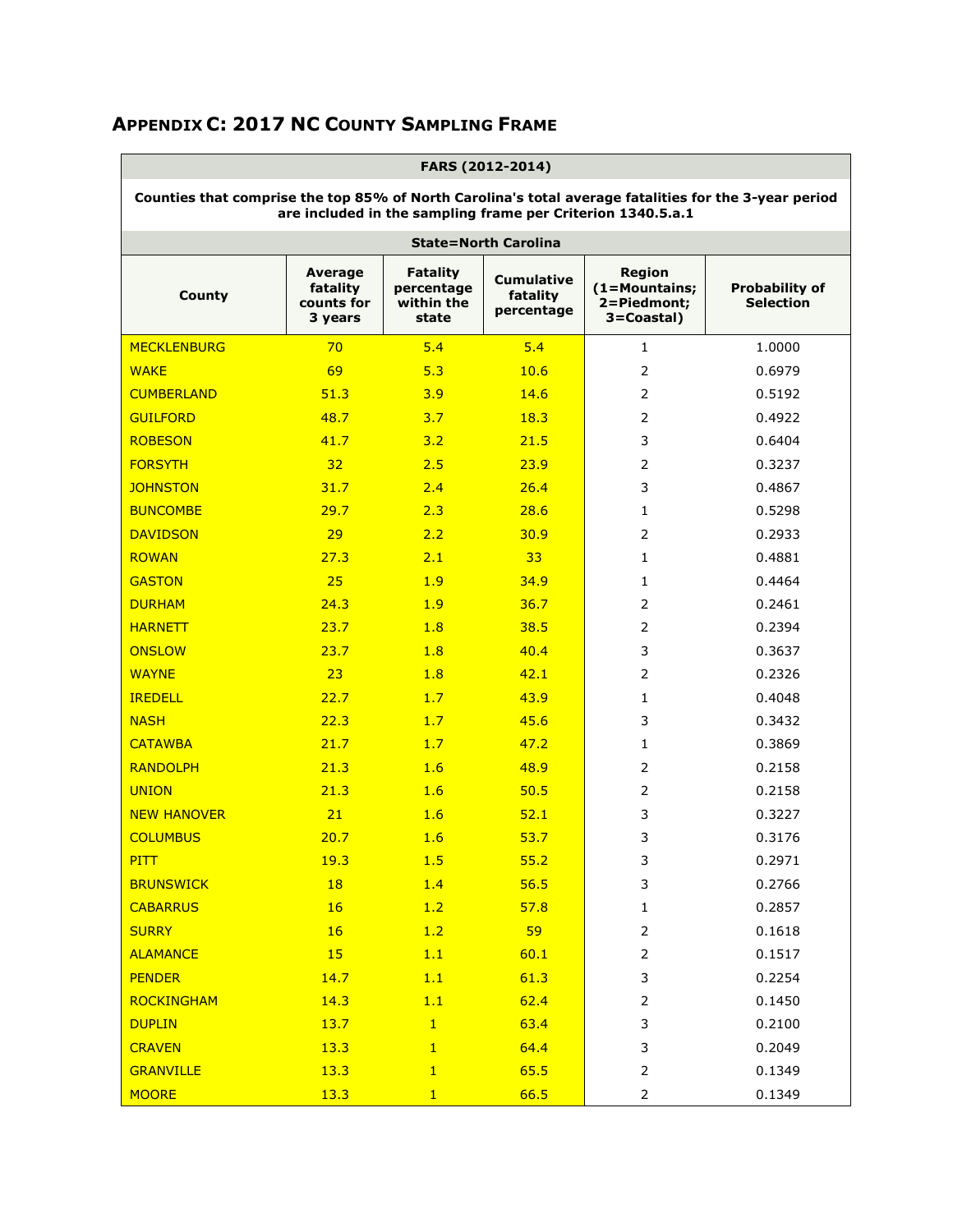| <b>County</b>      | Average<br>fatality<br>counts for<br>3 years | <b>Fatality</b><br>percentage<br>within the<br>state | <b>Cumulative</b><br>fatality<br>percentage | Region<br>(1=Mountains;<br>2=Piedmont;<br>3=Coastal) | <b>Probability of</b><br><b>Selection</b> |  |
|--------------------|----------------------------------------------|------------------------------------------------------|---------------------------------------------|------------------------------------------------------|-------------------------------------------|--|
| <b>SAMPSON</b>     | 13                                           | $\overline{1}$                                       | 67.5                                        | 3                                                    | 0.1998                                    |  |
| <b>ORANGE</b>      | 12.7                                         | $\mathbf{1}$                                         | 68.4                                        | $\overline{2}$                                       | 0.1281                                    |  |
| <b>CLEVELAND</b>   | 12.3                                         | 0.9                                                  | 69.4                                        | $\mathbf{1}$                                         | 0.2202                                    |  |
| <b>BEAUFORT</b>    | 11.7                                         | 0.9                                                  | 70.3                                        | 3                                                    | 0.1793                                    |  |
| <b>HALIFAX</b>     | 11.7                                         | 0.9                                                  | 71.2                                        | 3                                                    | 0.1793                                    |  |
| <b>WILSON</b>      | 11.7                                         | 0.9                                                  | 72.1                                        | 3                                                    | 0.1793                                    |  |
| <b>HOKE</b>        | 11.3                                         | 0.9                                                  | 72.9                                        | $\overline{2}$                                       | 0.1146                                    |  |
| <b>BLADEN</b>      | 11                                           | 0.8                                                  | 73.8                                        | 3                                                    | 0.1691                                    |  |
| <b>HENDERSON</b>   | 11                                           | 0.8                                                  | 74.6                                        | $\mathbf{1}$                                         | 0.1964                                    |  |
| <b>RUTHERFORD</b>  | 11                                           | 0.8                                                  | 75.5                                        | $\mathbf{1}$                                         | 0.1964                                    |  |
| <b>BURKE</b>       | 10.7                                         | 0.8                                                  | 76.3                                        | $\mathbf{1}$                                         | 0.1905                                    |  |
| <b>WILKES</b>      | 10.7                                         | 0.8                                                  | 77.1                                        | $\mathbf{1}$                                         | 0.1905                                    |  |
| <b>RICHMOND</b>    | 10.3                                         | 0.8                                                  | 77.9                                        | $\overline{2}$                                       | 0.1045                                    |  |
| <b>CHATHAM</b>     | 10                                           | 0.8                                                  | 78.7                                        | $\overline{2}$                                       | 0.1011                                    |  |
| <b>VANCE</b>       | 10                                           | 0.8                                                  | 79.4                                        | $\overline{2}$                                       | 0.1011                                    |  |
| <b>LENOIR</b>      | 9.7                                          | 0.7                                                  | 80.2                                        | 3                                                    | 0.1486                                    |  |
| <b>LINCOLN</b>     | 9.3                                          | 0.7                                                  | 80.9                                        | $\mathbf{1}$                                         | 0.1667                                    |  |
| <b>EDGECOMBE</b>   | 8.7                                          | 0.7                                                  | 81.5                                        | 3                                                    | 0.1332                                    |  |
| <b>LEE</b>         | 8.7                                          | 0.7                                                  | 82.2                                        | $\overline{2}$                                       | 0.0877                                    |  |
| <b>MCDOWELL</b>    | 8.7                                          | 0.7                                                  | 82.9                                        | 1                                                    | 0.1548                                    |  |
| <b>CALDWELL</b>    | 8                                            | 0.6                                                  | 83.5                                        | 1                                                    | 0.1429                                    |  |
| <b>NORTHAMPTON</b> | 8                                            | 0.6                                                  | 84.1                                        | 3                                                    | 0.1230                                    |  |
| <b>STOKES</b>      | 8                                            | 0.6                                                  | 84.7                                        | $\overline{2}$                                       | 0.0809                                    |  |
| <b>ANSON</b>       | 7.7                                          | 0.6                                                  | 85.3                                        | 2                                                    | 0.0775                                    |  |
| <b>CARTERET</b>    | 7.7                                          | 0.6                                                  | 85.9                                        |                                                      |                                           |  |
| <b>STANLY</b>      | 7.7                                          | 0.6                                                  | 86.5                                        |                                                      |                                           |  |
| <b>SCOTLAND</b>    | 7.3                                          | 0.6                                                  | 87                                          |                                                      |                                           |  |
| ALEXANDER          | $\overline{7}$                               | 0.5                                                  | 87.6                                        |                                                      |                                           |  |
| <b>BERTIE</b>      | $\overline{7}$                               | 0.5                                                  | 88.1                                        |                                                      |                                           |  |
| <b>FRANKLIN</b>    | $\overline{7}$                               | 0.5                                                  | 88.6                                        |                                                      |                                           |  |
| <b>JACKSON</b>     | $\overline{7}$                               | 0.5                                                  | 89.2                                        |                                                      |                                           |  |
| <b>MACON</b>       | 6.7                                          | 0.5                                                  | 89.7                                        |                                                      | (Not included in sampling frame based     |  |
| PERSON             | 6.7                                          | 0.5                                                  | 90.2                                        |                                                      | on FARS 85% fatality exclusion)           |  |
| YADKIN             | 6.7                                          | 0.5                                                  | 90.7                                        |                                                      |                                           |  |
| <b>MONTGOMERY</b>  | 6.3                                          | 0.5                                                  | 91.2                                        |                                                      |                                           |  |
| <b>WARREN</b>      | 6                                            | 0.5                                                  | 91.7                                        |                                                      |                                           |  |
| <b>CHEROKEE</b>    | 5.7                                          | 0.4                                                  | 92.1                                        |                                                      |                                           |  |
| <b>POLK</b>        | 5.7                                          | 0.4                                                  | 92.5                                        |                                                      |                                           |  |
| TRANSYLVANIA       | 5.3                                          | 0.4                                                  | 92.9                                        |                                                      |                                           |  |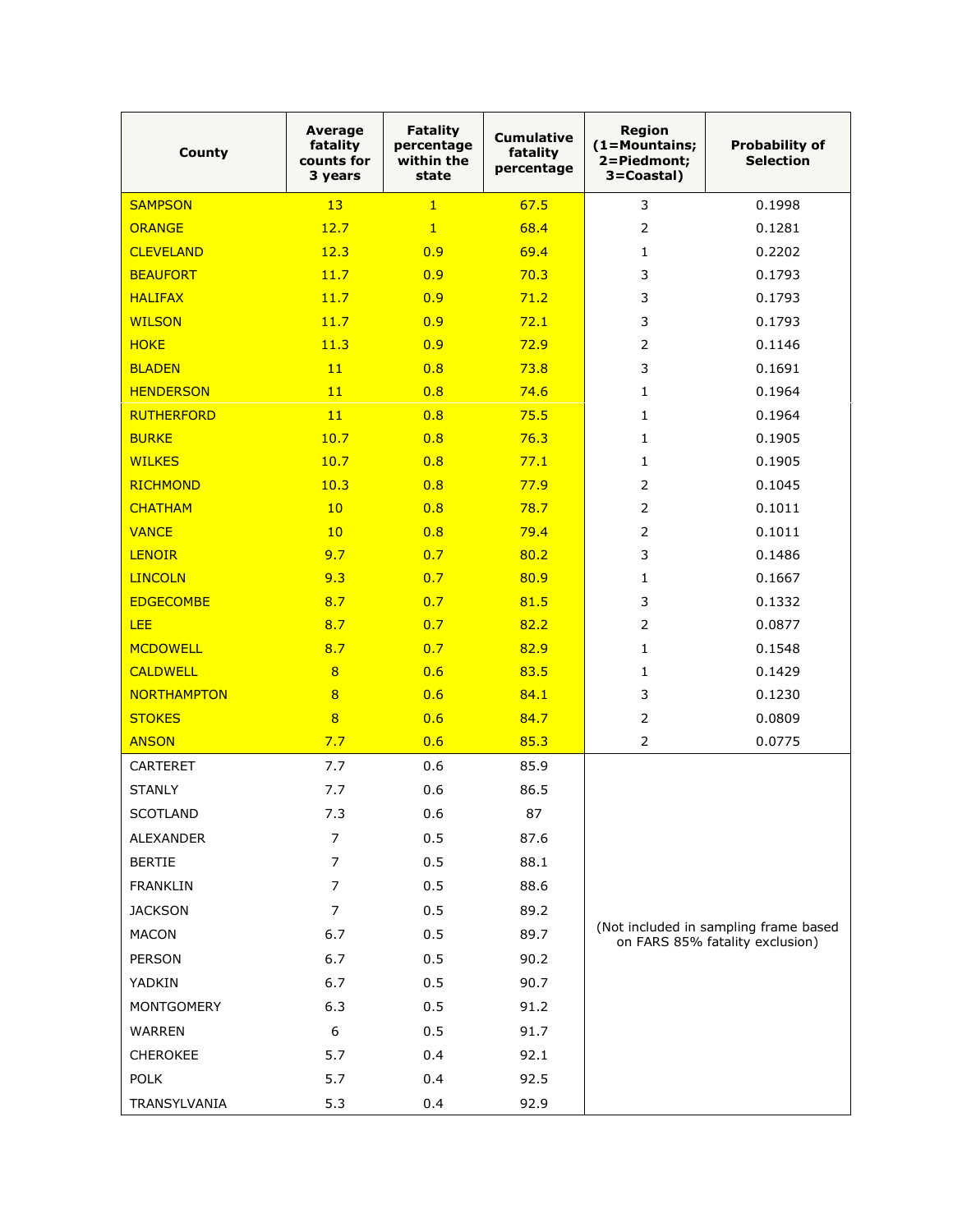| <b>County</b>    | Average<br>fatality<br>counts for<br>3 years | <b>Fatality</b><br>percentage<br>within the<br>state | <b>Cumulative</b><br>fatality<br>percentage |                                                                          |
|------------------|----------------------------------------------|------------------------------------------------------|---------------------------------------------|--------------------------------------------------------------------------|
| DAVIE            | 5                                            | 0.4                                                  | 93.3                                        |                                                                          |
| <b>HAYWOOD</b>   | 5                                            | 0.4                                                  | 93.7                                        |                                                                          |
| <b>MARTIN</b>    | 5                                            | 0.4                                                  | 94.1                                        |                                                                          |
| PERQUIMANS       | 5                                            | 0.4                                                  | 94.5                                        |                                                                          |
| <b>DARE</b>      | 4.3                                          | 0.3                                                  | 94.8                                        |                                                                          |
| <b>WATAUGA</b>   | 4.3                                          | 0.3                                                  | 95.1                                        |                                                                          |
| YANCEY           | 4.3                                          | 0.3                                                  | 95.5                                        |                                                                          |
| <b>GATES</b>     | $\overline{4}$                               | 0.3                                                  | 95.8                                        |                                                                          |
| WASHINGTON       | $\overline{4}$                               | 0.3                                                  | 96.1                                        |                                                                          |
| <b>ASHE</b>      | 3.7                                          | 0.3                                                  | 96.3                                        |                                                                          |
| <b>CURRITUCK</b> | 3.7                                          | 0.3                                                  | 96.6                                        |                                                                          |
| <b>GREENE</b>    | 3.7                                          | 0.3                                                  | 96.9                                        |                                                                          |
| MADISON          | 3.3                                          | 0.3                                                  | 97.2                                        | (Not included in sampling frame based<br>on FARS 85% fatality exclusion) |
| ALLEGHANY        | 3                                            | 0.2                                                  | 97.4                                        |                                                                          |
| AVERY            | 3                                            | 0.2                                                  | 97.6                                        |                                                                          |
| <b>CASWELL</b>   | 3                                            | 0.2                                                  | 97.9                                        |                                                                          |
| <b>GRAHAM</b>    | 3                                            | 0.2                                                  | 98.1                                        |                                                                          |
| <b>MITCHELL</b>  | 3                                            | 0.2                                                  | 98.3                                        |                                                                          |
| PASQUOTANK       | 3                                            | 0.2                                                  | 98.5                                        |                                                                          |
| SWAIN            | 3                                            | 0.2                                                  | 98.8                                        |                                                                          |
| <b>CAMDEN</b>    | 2.7                                          | 0.2                                                  | 99                                          |                                                                          |
| <b>HERTFORD</b>  | 2.3                                          | 0.2                                                  | 99.2                                        |                                                                          |
| PAMLICO          | 2.3                                          | 0.2                                                  | 99.3                                        |                                                                          |
| <b>CHOWAN</b>    | $\overline{2}$                               | 0.2                                                  | 99.5                                        |                                                                          |
| <b>JONES</b>     | $\overline{2}$                               | 0.2                                                  | 99.6                                        |                                                                          |
| <b>TYRRELL</b>   | $\overline{2}$                               | 0.2                                                  | 99.8                                        |                                                                          |
| <b>CLAY</b>      | 1.7                                          | 0.1                                                  | 99.9                                        |                                                                          |
| <b>HYDE</b>      | $\mathbf{1}$                                 | 0.1                                                  | 100                                         |                                                                          |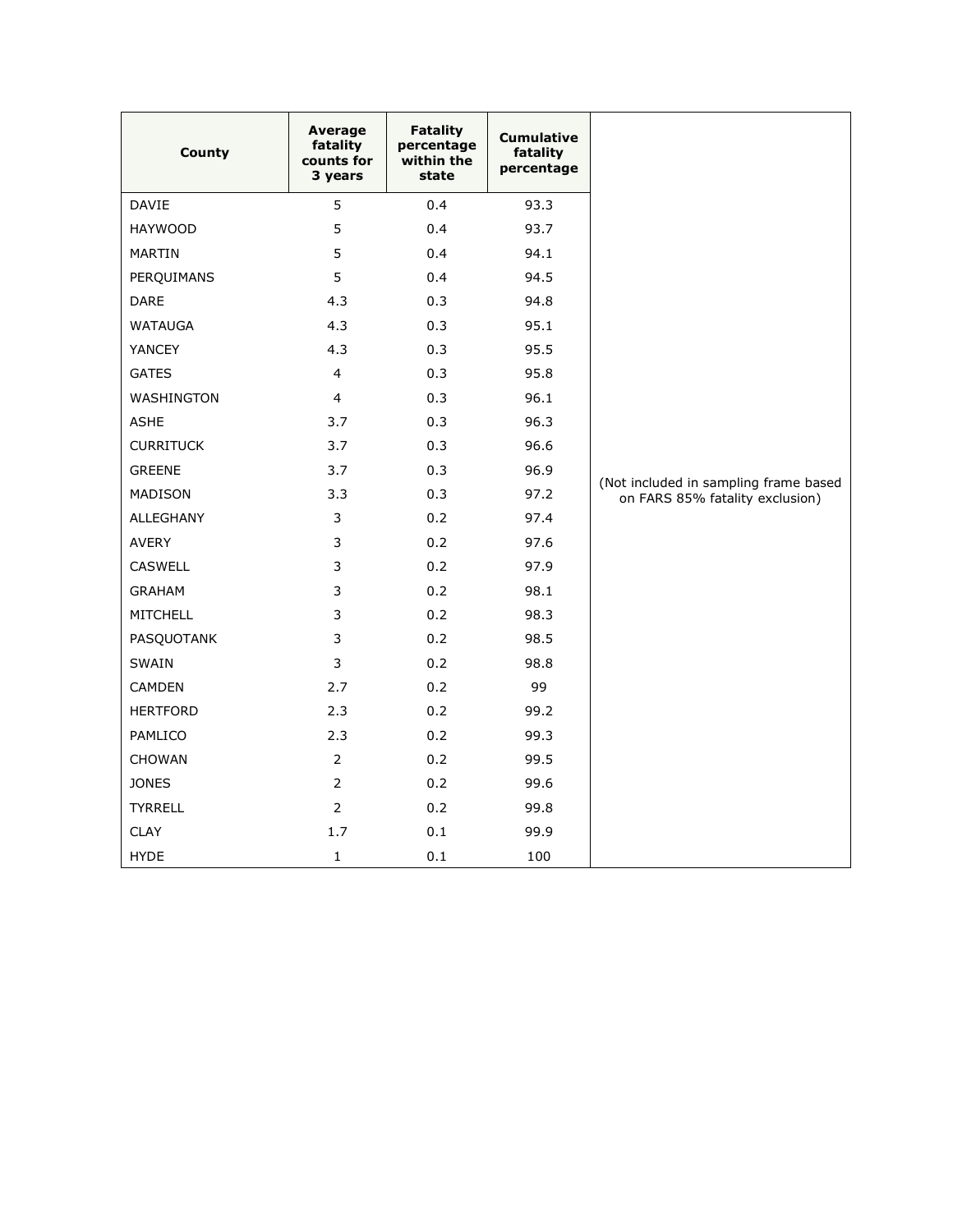**APPENDIX D: 2017 NC SAMPLED COUNTIES MAP**

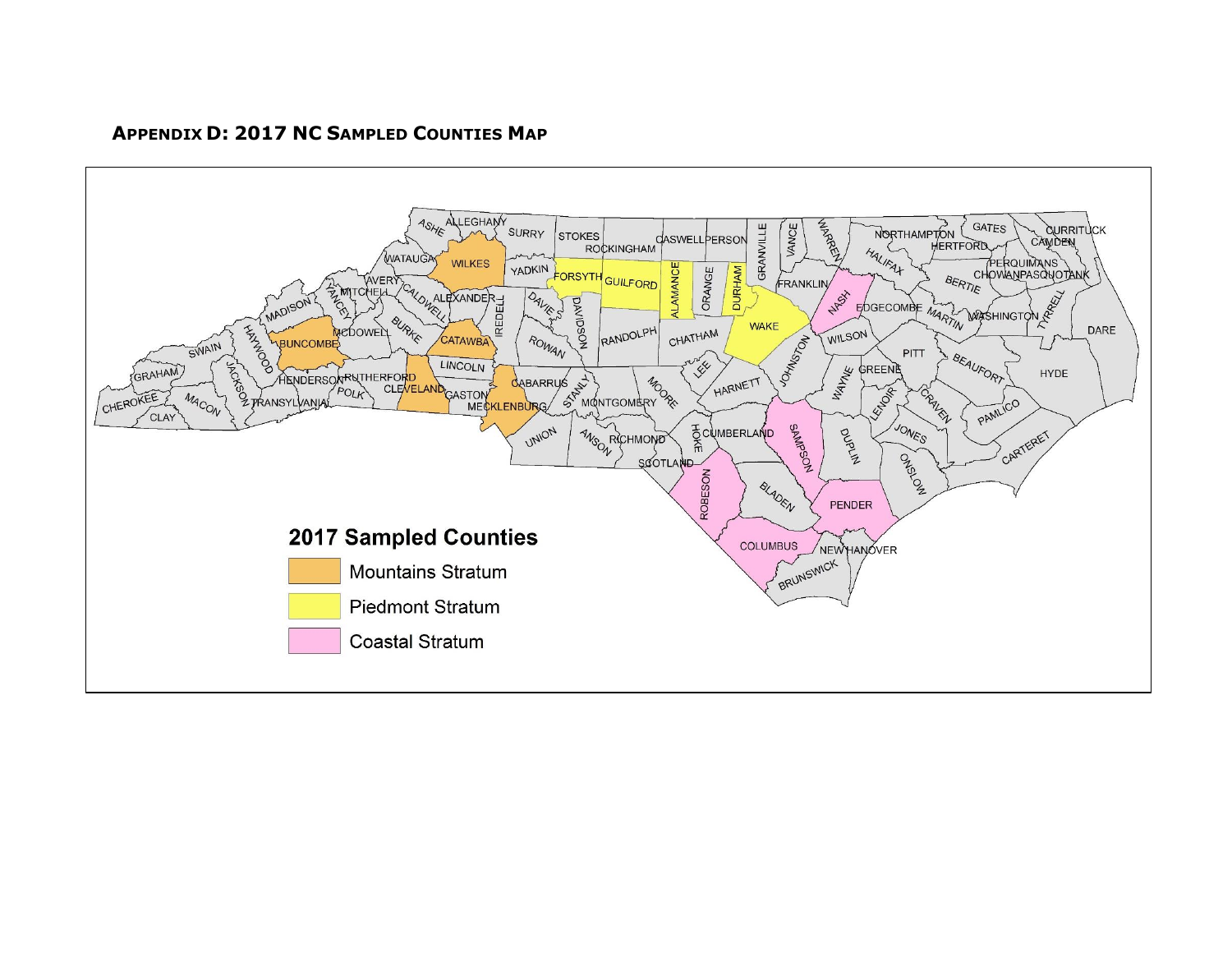| <b>County Name</b> | <b>Site</b><br><b>Number</b> | <b>Segment Stratification</b>                                  | <b>Combined</b><br><b>Probability</b><br>of |               |          |
|--------------------|------------------------------|----------------------------------------------------------------|---------------------------------------------|---------------|----------|
|                    |                              |                                                                | <b>Selection</b>                            |               | Weight   |
| <b>ALAMANCE</b>    | $00 - 1$                     | Urban - Interstate                                             | 0.00552                                     | 181.21016     | 1.15006  |
| ALAMANCE           | $00 - 2$                     | Urban - Interstate                                             | 0.00470                                     | 212.87796     | 1.35104  |
| <b>ALAMANCE</b>    | $00 - 3$                     | Urban - Interstate                                             | 0.00447                                     | 223.73908     | 1.41997  |
| <b>ALAMANCE</b>    | $00 - 4$                     | Urban - Principal Arterial - Other                             | 0.00043                                     | 2318.71909    | 14.71585 |
| <b>ALAMANCE</b>    | $00 - 5$                     | Urban - Minor Arterial                                         | 0.00019                                     | 5197.12899    | 62.81257 |
| ALAMANCE           | $00 - 6$                     | Urban - Minor Arterial                                         | 0.00032                                     | 3172.98402    | 38.34872 |
| <b>ALAMANCE</b>    | $00 - 7$                     | Urban - Major Collector                                        | 0.00020                                     | 4902.57437    | 24.26168 |
| <b>ALAMANCE</b>    | $00 - 8$                     | Urban - Major Collector                                        | 0.00051                                     | 1961.02975    | 9.70467  |
| <b>BUNCOMBE</b>    | $10-1$                       | Urban - Interstate                                             | 0.00308                                     | 324.93452     | 24.94877 |
| <b>BUNCOMBE</b>    | $10-2$                       | Urban - Interstate                                             | 0.00382                                     | 261.75281     | 20.09762 |
| <b>BUNCOMBE</b>    | $10-3$                       | Urban - Interstate                                             | 0.00265                                     | 376.92404     | 28.94058 |
| <b>BUNCOMBE</b>    | $10 - 4$                     | Urban - Interstate                                             | 0.00329                                     | 303.97100     | 23.33918 |
| <b>BUNCOMBE</b>    | $10-5$                       | Urban - Minor Arterial                                         | 0.00073<br>1377.99064                       |               | 29.70851 |
| <b>BUNCOMBE</b>    | $10-6$                       | Urban - Minor Arterial<br>0.00157                              |                                             | 635.99568     | 13.71162 |
| <b>BUNCOMBE</b>    | $10-7$                       | Urban - Minor Arterial                                         | 0.00109<br>918.66042                        |               | 19.80567 |
| <b>BUNCOMBE</b>    | $10 - 8$                     | Urban - Local                                                  | 0.00000                                     | 1683120.26966 | 27.17308 |
| <b>CATAWBA</b>     | $17 - 1$                     | Urban - Principal Arterial - Other<br>Freeways and Expressways | 0.00288                                     | 347.01692     | 1.97996  |
| <b>CATAWBA</b>     | $17-2$                       | Urban - Principal Arterial - Other<br>Freeways and Expressways | 0.00281                                     | 355.91479     | 2.03073  |
| <b>CATAWBA</b>     | $17-3$                       | Rural - Principal Arterial - Other                             | 0.00208<br>481.72531                        |               | 69.54839 |
| <b>CATAWBA</b>     | $17 - 4$                     | Urban - Principal Arterial - Other                             | 0.00116<br>859.43388                        |               | 4.90363  |
| <b>CATAWBA</b>     | $17 - 5$                     | Urban - Principal Arterial - Other                             | 0.00031<br>3197.89352                       |               | 18.24606 |
| <b>CATAWBA</b>     | $17-6$                       | Urban - Principal Arterial - Other                             | 0.00033                                     | 2989.33525    | 17.05610 |
| <b>CATAWBA</b>     | $17 - 7$                     | Urban - Principal Arterial - Other                             | 0.00167                                     | 597.86705     | 3.41122  |
| <b>CATAWBA</b>     | $17 - 8$                     | Urban - Local                                                  | 0.00047                                     | 2108.42585    | 15.85096 |
| <b>CLEVELAND</b>   | $22 - 1$                     | Rural - Interstate                                             | 0.00339                                     | 294.57630     | 5.44700  |
| <b>CLEVELAND</b>   | $22 - 2$                     | Urban - Principal Arterial - Other<br>Freeways and Expressways | 0.00270                                     | 370.59599     | 6.85268  |
| <b>CLEVELAND</b>   | $22 - 3$                     | Rural - Minor Arterial                                         | 0.00083                                     | 1203.45366    | 41.94065 |
| <b>CLEVELAND</b>   | $22 - 4$                     | Rural - Major Collector                                        | 0.00114                                     | 877.64108     | 22.64423 |
| <b>CLEVELAND</b>   | $22 - 5$                     | Urban - Principal Arterial - Other                             | 0.00282                                     | 354.03764     | 6.54650  |
| <b>CLEVELAND</b>   | $22 - 6$                     | Urban - Principal Arterial - Other                             | 0.00240                                     | 417.25865     | 7.71552  |
| <b>CLEVELAND</b>   | $22 - 7$                     | Urban - Principal Arterial - Other                             | 0.00214<br>467.32969                        |               | 8.64138  |
| <b>CLEVELAND</b>   | $22 - 8$                     | Urban - Minor Arterial                                         | 0.00103                                     | 973.60351     | 33.93032 |

# **APPENDIX E: 2017 OBSERVATION SITES AND WEIGHTS**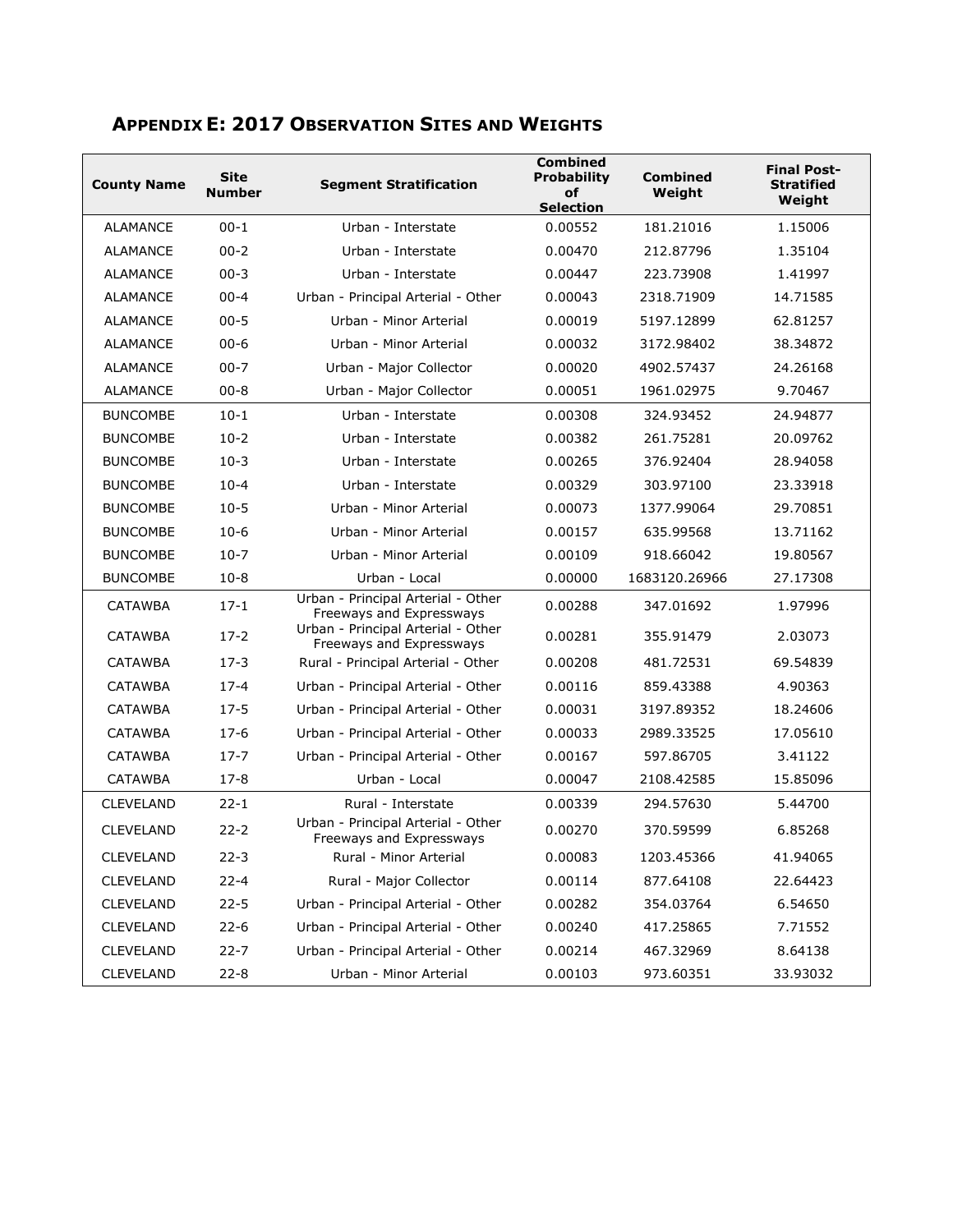| <b>County Name</b> | <b>Site</b><br><b>Number</b> | <b>Segment Stratification</b>                                  | <b>Combined</b><br><b>Probability</b><br>of<br><b>Selection</b> | <b>Combined</b><br>Weight | <b>Final Post-</b><br><b>Stratified</b><br>Weight |
|--------------------|------------------------------|----------------------------------------------------------------|-----------------------------------------------------------------|---------------------------|---------------------------------------------------|
| <b>COLUMBUS</b>    | $23 - 1$                     | Rural - Principal Arterial - Other<br>Freeways and Expressways | 0.00446<br>224.35631                                            |                           | 1.50688                                           |
| <b>COLUMBUS</b>    | $23 - 2$                     | Rural - Principal Arterial - Other<br>Freeways and Expressways | 0.00382                                                         | 261.74903                 | 1.75803                                           |
| <b>COLUMBUS</b>    | $23 - 3$                     | Rural - Principal Arterial - Other                             | 0.00113                                                         | 881.12293                 | 64.61031                                          |
| <b>COLUMBUS</b>    | $23 - 4$                     | Rural - Minor Arterial                                         | 0.00307                                                         | 326.01548                 | 23.90582                                          |
| <b>COLUMBUS</b>    | $23 - 5$                     | Rural - Major Collector                                        | 0.00096                                                         | 1036.76930                | 7.53167                                           |
| <b>COLUMBUS</b>    | $23-6$                       | Rural - Major Collector                                        | 0.00057                                                         | 1768.60645                | 12.84814                                          |
| <b>COLUMBUS</b>    | $23 - 7$                     | Urban - Principal Arterial - Other                             | 0.00442                                                         | 226.06403                 | 1.51835                                           |
| <b>COLUMBUS</b>    | $23 - 8$                     | Urban - Principal Arterial - Other                             | 0.00470                                                         | 212.76615                 | 1.42904                                           |
| <b>DURHAM</b>      | $31 - 1$                     | Urban - Interstate                                             | 0.00256                                                         | 390.15687                 | 2.15384                                           |
| <b>DURHAM</b>      | $31 - 2$                     | Urban - Interstate                                             | 0.00159                                                         | 627.41442                 | 3.46360                                           |
| <b>DURHAM</b>      | $31 - 3$                     | Urban - Principal Arterial - Other<br>Freeways and Expressways | 0.00138                                                         | 725.44792                 | 4.00479                                           |
| <b>DURHAM</b>      | $31 - 4$                     | Urban - Interstate                                             | 0.00256                                                         | 390.15687                 | 2.15384                                           |
| <b>DURHAM</b>      | $31 - 5$                     | Urban - Minor Arterial                                         | 0.00012<br>8636.45478                                           |                           | 32.72865                                          |
| <b>DURHAM</b>      | $31 - 6$                     | Urban - Principal Arterial - Other                             | 0.00050                                                         | 1993.02803                | 11.00239                                          |
| <b>DURHAM</b>      | $31 - 7$                     | Urban - Minor Arterial                                         | 0.00021                                                         | 4710.79352                | 17.85199                                          |
| <b>DURHAM</b>      | $31 - 8$                     | Urban - Local                                                  | 0.00020<br>5061.17666                                           |                           | 56.61058                                          |
| <b>FORSYTH</b>     | $33 - 1$                     | Urban - Principal Arterial - Other<br>Freeways and Expressways | 0.00180<br>556.52536                                            |                           | 3.48212                                           |
| <b>FORSYTH</b>     | $33 - 2$                     | Urban - Principal Arterial - Other<br>Freeways and Expressways | 0.00051                                                         | 1973.13536                | 12.34569                                          |
| <b>FORSYTH</b>     | $33 - 3$                     | Urban - Principal Arterial - Other<br>Freeways and Expressways | 0.00134<br>748.43065                                            |                           | 4.68285                                           |
| <b>FORSYTH</b>     | $33 - 4$                     | Urban - Interstate                                             | 0.00237<br>421.44639                                            |                           | 2.63694                                           |
| <b>FORSYTH</b>     | $33 - 5$                     | Urban - Minor Arterial                                         | 0.00106                                                         | 946.19652                 | 47.41935                                          |
| <b>FORSYTH</b>     | $33 - 6$                     | Urban - Principal Arterial - Other                             | 0.00092                                                         | 1086.37379                | 6.79732                                           |
| <b>FORSYTH</b>     | $33 - 7$                     | Urban - Principal Arterial - Other                             | 0.00055                                                         | 1833.25576                | 11.47047                                          |
| <b>FORSYTH</b>     | $33 - 8$                     | Urban - Major Collector                                        | 0.00017                                                         | 5755.87639                | 117.75000                                         |
| <b>GUILFORD</b>    | $40 - 1$                     | Rural - Principal Arterial - Other<br>Freeways and Expressways | 0.00085                                                         | 1171.37701                | 25.67642                                          |
| <b>GUILFORD</b>    | $40 - 2$                     | Urban - Interstate                                             | 0.00262                                                         | 381.97076                 | 8.37275                                           |
| <b>GUILFORD</b>    | $40 - 3$                     | Urban - Interstate                                             | 0.00117<br>857.10513                                            |                           | 18.78762                                          |
| <b>GUILFORD</b>    | $40 - 4$                     | Urban - Interstate                                             | 0.00125                                                         | 798.66614                 | 17.50665                                          |
| <b>GUILFORD</b>    | $40 - 5$                     | Urban - Principal Arterial - Other                             | 0.00109                                                         | 914.36234                 | 20.04269                                          |
| <b>GUILFORD</b>    | $40 - 6$                     | Urban - Minor Arterial                                         | 0.00041                                                         | 2457.34878                | 91.67742                                          |
| <b>GUILFORD</b>    | $40 - 7$                     | Urban - Principal Arterial - Other                             | 0.00074<br>1355.77863                                           |                           | 29.71848                                          |
| <b>GUILFORD</b>    | $40 - 8$                     | Urban - Local                                                  | 0.00000                                                         | 1608855.91233             | 67.93269                                          |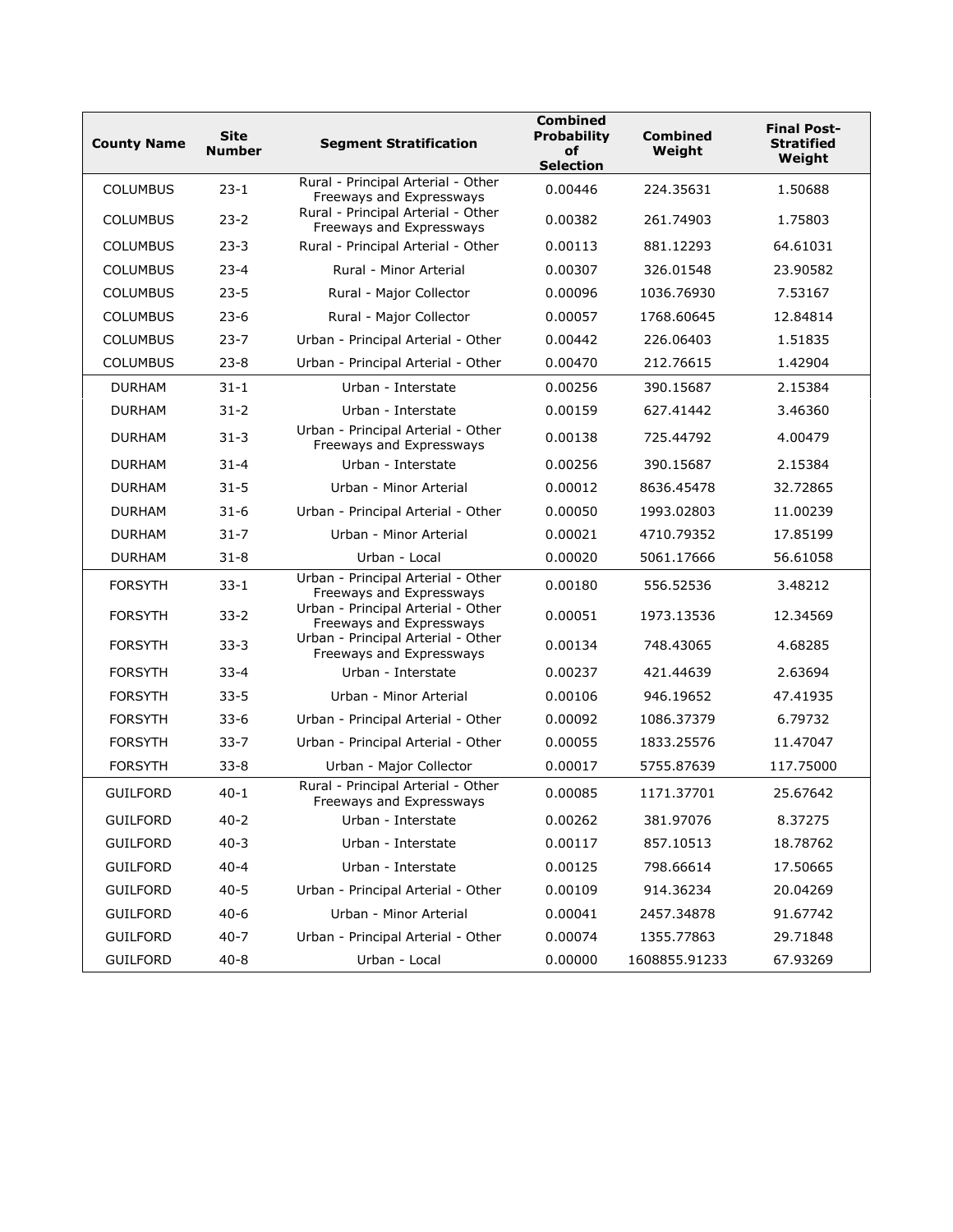| <b>County Name</b> | <b>Site</b><br><b>Number</b> | <b>Segment Stratification</b>                                  | <b>Combined</b><br><b>Probability</b><br>of<br><b>Selection</b> | <b>Combined</b><br>Weight | <b>Final Post-</b><br><b>Stratified</b><br>Weight |
|--------------------|------------------------------|----------------------------------------------------------------|-----------------------------------------------------------------|---------------------------|---------------------------------------------------|
| <b>MECKLENBURG</b> | $59-1$                       | Urban - Interstate                                             | 0.00180                                                         | 555.62946                 | 18.20865                                          |
| <b>MECKLENBURG</b> | $59-2$                       | Urban - Interstate                                             | 0.00508                                                         | 196.93196                 | 6.45370                                           |
| <b>MECKLENBURG</b> | $59-3$                       | Urban - Interstate                                             | 0.00215                                                         | 464.40672                 | 15.21917                                          |
| <b>MECKLENBURG</b> | $59 - 4$                     | Urban - Interstate                                             | 0.00476                                                         | 210.23818                 | 6.88976                                           |
| <b>MECKLENBURG</b> | $59 - 5$                     | Urban - Minor Arterial                                         | 0.00066                                                         | 1515.95072                | 7.11290                                           |
| <b>MECKLENBURG</b> | $59-6$                       | Urban - Minor Arterial                                         | 0.00026                                                         | 3874.09630                | 18.17742                                          |
| <b>MECKLENBURG</b> | $59-7$                       | Urban - Principal Arterial - Other                             | 0.00040                                                         | 2490.49048                | 81.61640                                          |
| MECKLENBURG        | $59 - 8$                     | Urban - Local                                                  | 0.00000                                                         | 2174220.00000             | 276.25962                                         |
| <b>NASH</b>        | $63 - 1$                     | Urban - Principal Arterial - Other<br>Freeways and Expressways | 0.00353                                                         | 283.62808                 | 0.84870                                           |
| <b>NASH</b>        | $63 - 2$                     | Urban - Principal Arterial - Other<br>Freeways and Expressways | 0.00313                                                         | 319.08159                 | 0.95479                                           |
| <b>NASH</b>        | $63 - 3$                     | Rural - Interstate                                             | 0.00343                                                         | 291.73174                 | 0.87295                                           |
| <b>NASH</b>        | $63 - 4$                     | Rural - Minor Collector                                        | 0.00010                                                         | 9718.77336                | 52.08173                                          |
| <b>NASH</b>        | $63 - 5$                     | Urban - Principal Arterial - Other                             | 0.00367<br>272.58742                                            |                           | 0.81567                                           |
| <b>NASH</b>        | $63 - 6$                     | Urban - Principal Arterial - Other                             | 0.00237                                                         |                           | 1.26058                                           |
| <b>NASH</b>        | $63 - 7$                     | Urban - Minor Arterial                                         | 0.00057                                                         | 1748.67400                | 113.80645                                         |
| <b>NASH</b>        | $63 - 8$                     | Urban - Principal Arterial - Other                             | 0.00205<br>487.78801                                            |                           | 1.45961                                           |
| <b>PENDER</b>      | $70-1$                       | Rural - Interstate                                             | 0.00610<br>163.88449                                            |                           | 3.60122                                           |
| <b>PENDER</b>      | $70-2$                       | Rural - Minor Arterial                                         | 0.00137<br>727.95508                                            |                           | 31.84804                                          |
| <b>PENDER</b>      | $70-3$                       | Rural - Minor Arterial                                         | 0.00107<br>933.98010                                            |                           | 40.86164                                          |
| <b>PENDER</b>      | $70 - 4$                     | Rural - Major Collector                                        | 0.00085<br>1170.65239                                           |                           | 6.44647                                           |
| <b>PENDER</b>      | $70 - 5$                     | Rural - Major Collector                                        | 0.00211<br>474.18831                                            |                           | 2.61123                                           |
| <b>PENDER</b>      | $70-6$                       | Urban - Principal Arterial - Other                             | 0.00767                                                         | 130.31181                 | 2.86349                                           |
| <b>PENDER</b>      | $70-7$                       | Urban - Principal Arterial - Other                             | 0.00582                                                         | 171.77466                 | 3.77460                                           |
| <b>PENDER</b>      | $70 - 8$                     | Urban - Principal Arterial - Other                             | 0.01006                                                         | 99.44848                  | 2.18530                                           |
| <b>ROBESON</b>     | $77-1$                       | Rural - Interstate                                             | 0.00828                                                         | 120.73304                 | 2.79517                                           |
| <b>ROBESON</b>     | $77 - 2$                     | Rural - Interstate                                             | 0.00195                                                         | 511.80308                 | 11.84910                                          |
| <b>ROBESON</b>     | $77 - 3$                     | Rural - Interstate                                             | 0.00701                                                         | 142.68450                 | 3.30338                                           |
| <b>ROBESON</b>     | 77-4                         | Rural - Minor Arterial                                         | 0.00146                                                         | 683.16486                 | 170.70968                                         |
| <b>ROBESON</b>     | $77 - 5$                     | Rural - Major Collector                                        | 0.00079                                                         | 1269.30752                | 0.21407                                           |
| <b>ROBESON</b>     | $77-6$                       | Urban - Principal Arterial - Other                             | 0.00479                                                         | 208.65926                 | 4.83081                                           |
| <b>ROBESON</b>     | $77 - 7$                     | Urban - Local<br>0.00000<br>642731.13600                       |                                                                 | 108.39968                 |                                                   |
| <b>ROBESON</b>     | $77 - 8$                     | Urban - Major Collector                                        | 0.00215                                                         | 465.77597                 | 0.07856                                           |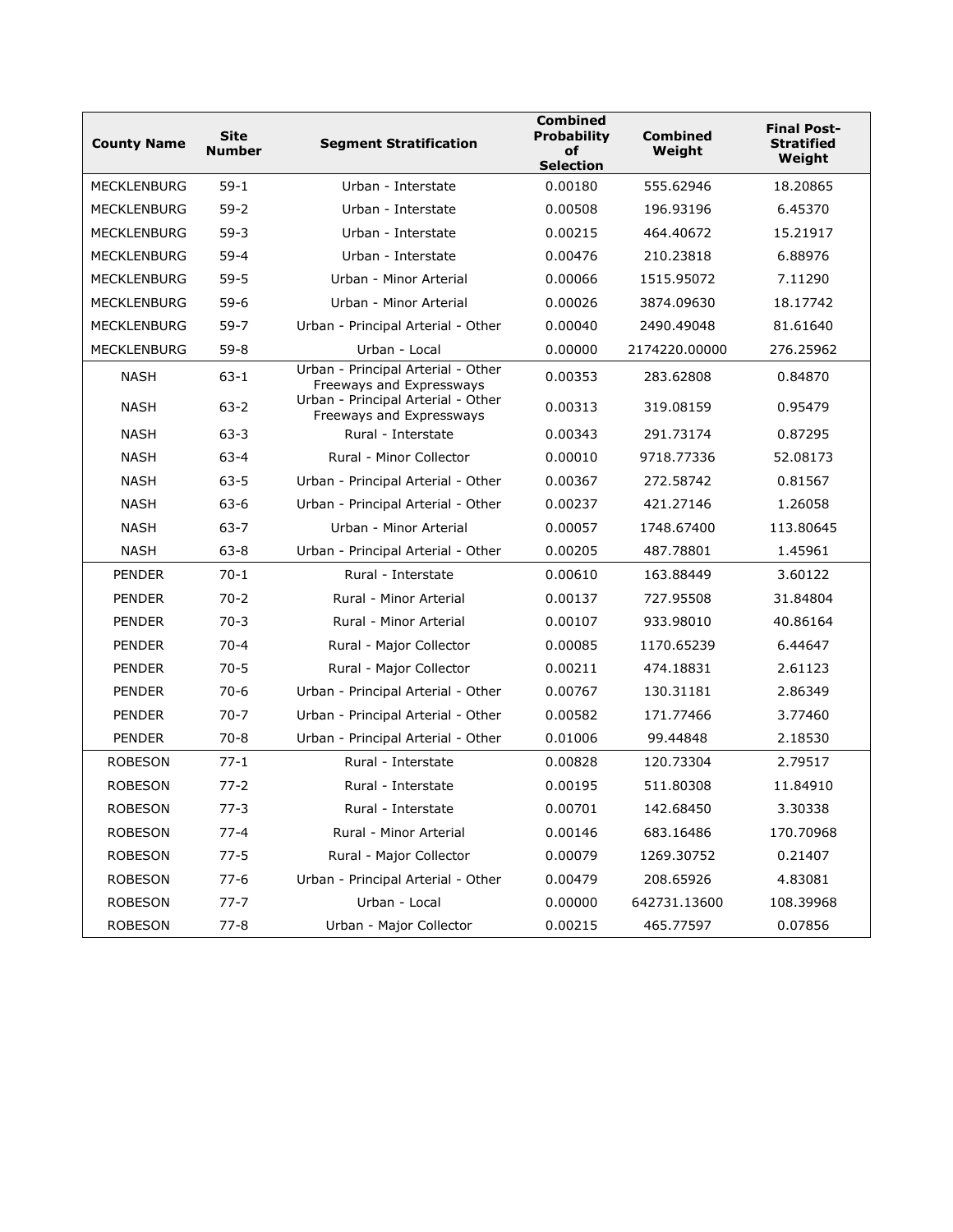| <b>County Name</b> | <b>Site</b><br><b>Number</b> | <b>Segment Stratification</b>                                  | <b>Combined</b><br><b>Probability</b><br>of<br><b>Selection</b> | <b>Combined</b><br>Weight | <b>Final Post-</b><br><b>Stratified</b><br>Weight |
|--------------------|------------------------------|----------------------------------------------------------------|-----------------------------------------------------------------|---------------------------|---------------------------------------------------|
| <b>SAMPSON</b>     | $81 - 1$                     | Rural - Interstate                                             | 0.00519                                                         | 192.62383                 | 0.95285                                           |
| <b>SAMPSON</b>     | $81 - 2$                     | Rural - Interstate                                             | 0.00489                                                         | 204.66282                 | 1.01240                                           |
| <b>SAMPSON</b>     | $81 - 3$                     | Rural - Principal Arterial - Other                             | 0.00306                                                         | 327.08513                 | 28.68578                                          |
| <b>SAMPSON</b>     | $81 - 4$                     | Rural - Minor Arterial                                         | 0.00107                                                         | 934.52894                 | 81.95938                                          |
| <b>SAMPSON</b>     | $81 - 5$                     | Rural - Major Collector                                        | 0.00039                                                         | 2585.36047                | 14.71875                                          |
| <b>SAMPSON</b>     | $81 - 6$                     | Rural - Minor Collector                                        | 0.00039                                                         | 2585.36047                | 14.71875                                          |
| <b>SAMPSON</b>     | $81 - 7$                     | Urban - Principal Arterial - Other                             | 0.00203                                                         | 491.68935                 | 2.43223                                           |
| <b>SAMPSON</b>     | $81 - 8$                     | Urban - Principal Arterial - Other                             | 0.00273                                                         | 366.87590                 | 1.81482                                           |
| <b>WAKE</b>        | $91 - 1$                     | Urban - Interstate                                             | 0.00116                                                         | 859.77438                 | 20.96041                                          |
| <b>WAKE</b>        | $91 - 2$                     | Urban - Interstate                                             | 0.00191                                                         | 524.91488                 | 12.79688                                          |
| <b>WAKE</b>        | $91 - 3$                     | Urban - Interstate                                             | 0.00203                                                         | 493.73182                 | 12.03667                                          |
| <b>WAKE</b>        | $91 - 4$                     | Urban - Minor Arterial                                         | 0.00101                                                         | 986.06142                 | 25.52317                                          |
| <b>WAKE</b>        | $91 - 5$                     | Urban - Minor Arterial                                         | 0.00038<br>2629.49711                                           |                           | 68.06177                                          |
| <b>WAKE</b>        | $91 - 6$                     | Urban - Principal Arterial - Other                             | 0.00070<br>1434.27115                                           |                           | 34.96604                                          |
| <b>WAKE</b>        | $91 - 7$                     | Urban - Minor Arterial                                         | 0.00040<br>2491.10253                                           |                           | 64.47958                                          |
| <b>WAKE</b>        | $91 - 8$                     | Urban - Local                                                  | 0.00001<br>66873.65582                                          |                           | 95.10577                                          |
| <b>WILKES</b>      | $96 - 1$                     | Urban - Principal Arterial - Other<br>Freeways and Expressways | 0.00200                                                         | 499.73438                 | 17.06845                                          |
| <b>WILKES</b>      | $96 - 2$                     | Rural - Minor Arterial                                         | 0.00036                                                         | 2753.35500                | 22.01852                                          |
| <b>WILKES</b>      | $96 - 3$                     | Rural - Major Collector                                        | 0.00117                                                         | 852.40575                 | 0.00354                                           |
| <b>WILKES</b>      | $96 - 4$                     | Urban - Minor Arterial                                         | 0.00215                                                         | 464.70278                 | 3.71622                                           |
| <b>WILKES</b>      | $96 - 5$                     | Urban - Principal Arterial - Other                             | 0.00347                                                         |                           | 9.85155                                           |
| <b>WILKES</b>      | $96 - 6$                     | Urban - Minor Arterial                                         | 0.00088                                                         | 1130.35811                | 9.03945                                           |
| <b>WILKES</b>      | $96 - 7$                     | Urban - Local                                                  | 0.00000                                                         | 2181627.00000             | 9.04996                                           |
| <b>WILKES</b>      | $96 - 8$                     | Urban - Minor Collector                                        | 0.00099                                                         | 1011.80625                | 0.00420                                           |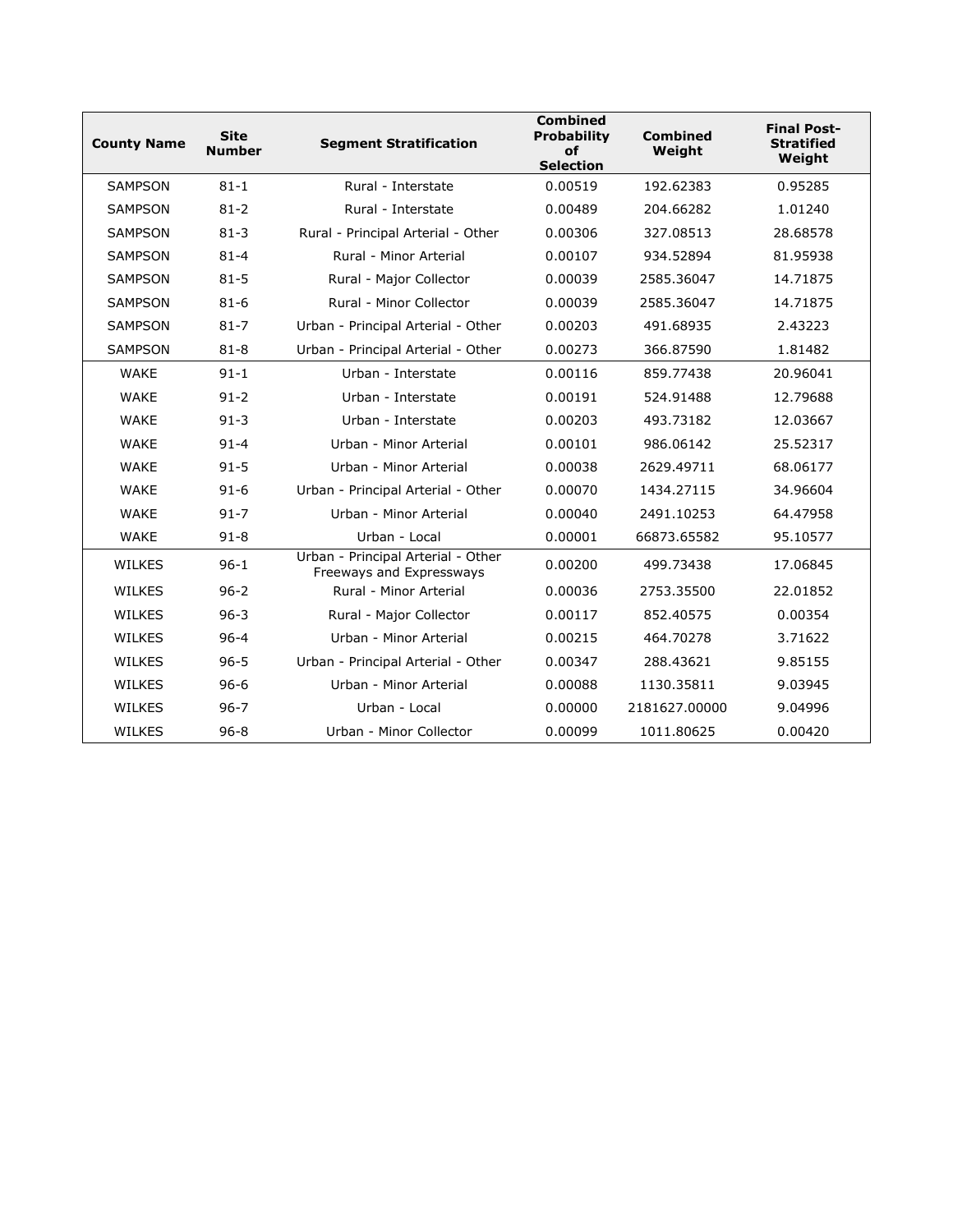### **APPENDIX F: SURVEY METHODOLOGY**

## **Sampling and Weighting**

#### *Survey Design Overview*

In 2017, ITRE reselected the 120-site sample to be used for the next five years for North Carolina's Observational Survey of Seat Belt Use. The new sites were selected following the survey design that was created by RTI International and approved by NHTSA in April 2012. The survey design consists of a two-stage stratified cluster design. Counties are the primary sampling units (PSUs) and road segments are the secondary sampling units (SSUs). The state was stratified into commonly used geographic regions, with an equal number of counties selected for each region. Within counties, road segments were stratified based on road type; road types were grouped according to similar fatalities and characteristics. An equal number of road segments were sampled from each county.

#### *Sampling Procedure*

Counties (PSUs) were stratified by region. Fifteen counties were sampled in total. Five counties were selected from the mountains region (Region 1), five counties were selected from the piedmont region (Region 2), and five counties were selected from the coastal region (Region 3). The new county sample is in response to a new FARS exclusion-based list of target population counties. The counties that comprised the top 85% of North Carolina's total average fatalities based on three years of FARS data comprised the sampling frame. All counties were selected with probability proportional to the total number of fatalities in 2012, 2013, and 2014 except for Mecklenburg County in the mountain region. This county was selected with certainty due to its large number of fatalities.

Road segments (SSUs) from the selected counties were stratified into five strata by road type based on the FARS data to ensure that road types with similar fatalities and characteristics were combined. These strata are summarized in Table A-7.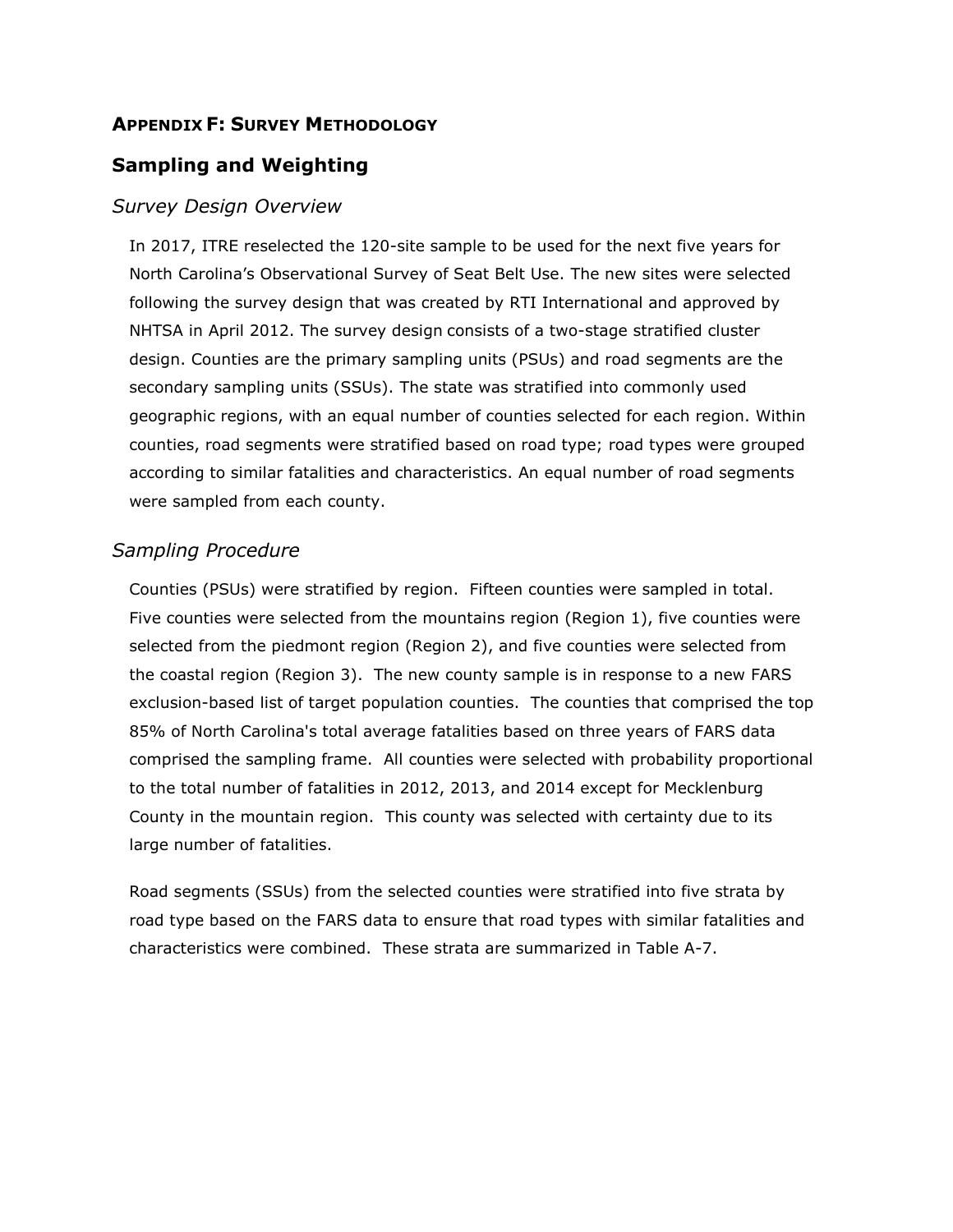|           | Stratum 1                                           | <b>Stratum 2</b>                  |           | <b>Stratum 3</b>              |           | Stratum 4                         |           | <b>Stratum 5</b>              |
|-----------|-----------------------------------------------------|-----------------------------------|-----------|-------------------------------|-----------|-----------------------------------|-----------|-------------------------------|
| $\bullet$ | Rural-Principal<br>$\bullet$<br>Arterial-Interstate | Rural-Principal<br>Arterial-Other | $\bullet$ | Rural-Major<br>Collector      | $\bullet$ | Urban-Principal<br>Arterial-Other | $\bullet$ | Urban-Collector               |
| $\bullet$ | Urban-Principal<br>$\bullet$<br>Arterial-Interstate | Rural-Minor<br>Arterial           | $\bullet$ | Rural-Minor<br>Collector      |           | Urban-Minor<br>Arterial           | ٠         | Urban-Local<br>Road or Street |
| $\bullet$ | Freeways or<br>Expressways                          |                                   | $\bullet$ | Rural-Local Road<br>or Street |           |                                   |           |                               |

*Table A-7. Stratification of Road Segments by Road Type*

120 road segments were sampled in total. 115 road segments were selected from the most recent NCDOT GIS roadway inventory dataset with probability proportional to the Average Annual Daily Traffic (AADT) on the road segment. While the 115 road segments contained some local roads, five of the fifteen sampled counties were randomly selected to contain additional local roads sites. To achieve a representative sample of local roads in the overall road segment sample, one road segment within each of the five randomly selected counties was reserved for observation on local roads. The US Census TIGER roadway inventory dataset was used to supplement the local road segments. Fifty segments were randomly selected for each of the five counties using simple random sampling. These segments were matched against the NCDOT GIS data, and the first segment in a county that was not in the NCDOT GIS roadway inventory dataset was considered to be the selected local road segment.

The three exclusions allowed by the Uniform Criteria for State Observational Surveys of Seat Belt Use Final Rule were implemented. These exclusions are: 1) the optional FARS 85% fatality exclusion, 2) the optional rural local roads exclusion, and 3) the optional road types exclusions.

## *Approved Survey Design Non-Compliance with Final Rule*

During the 2017 observation site reselection process, a question arose concerning the use of county-level 3-year FARS total fatality counts to define the FARS 85% fatality exclusion in North Carolina's initial submission. The use of FARS total fatality counts is not compliant with the Final Rule, which requires that FARS average fatality counts be used to define the FARS 85% fatality exclusion.

ITRE resolved this issue by submitting an erratum to the approved survey design to clarify that FARS average fatality counts for three years of data (2012, 2013, and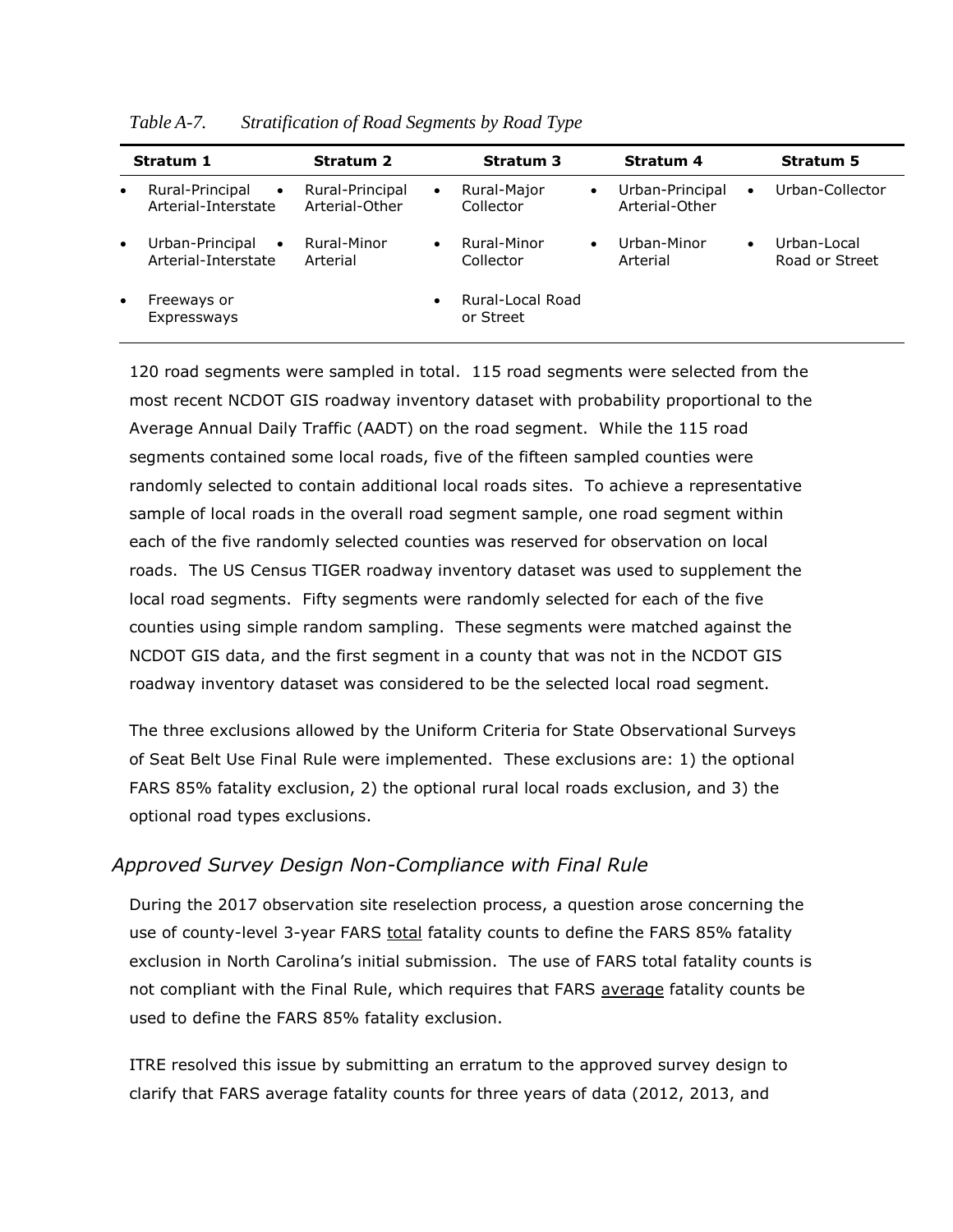2014) were used when applying the optional FARS 85% fatality exclusion to establish their county sampling frame for the 2017 reselection of observation sites in compliance with the Uniform Criteria.

## *Weighting*

Following the approved survey design, design weights were calculated as the inverse of the selection probability for each stage of sampling. The first stage weight represents the inverse of the first stage selection probability assigned to a sampled county. County selection probabilities are proportional to the total number of FARS fatalities in 2012, 2013, and 2014 for all counties except the certainty county, Mecklenburg. The second state weight represents the inverse of the second stage probability assigned to a sample roadway segment. Road segment selection probabilities are proportional to the AADT on the road segment. The final design weight for an observation site was obtained by multiplying the first stage county weight by the second stage road segment weight.

Final design weights were then post-stratified up to the total number of persons involved in FARS crashes for the most recent year of data (2015). This allows the final seat belt use rate to be a person-level exposure rate. The method used for the poststratification adjustment is a ratio adjustment of the final design weight using factors that are defined by county and road type combination and calculated for each site. Road type is based on a collapsing of the five road type sampling strata into three analysis strata. The general post-stratification method involves:

- 1. Creating a table of the sum of the final design weights for each cell defined by county and road type analysis stratum.
- 2. Creating a table of state-level population controls using the total number of persons involved in FARS crashes where the sum of persons for each cell is defined by county and road type analysis stratum.
- 3. Computing the ratio of population totals divided by the sum of weights for each corresponding pair of cells.
- 4. Multiplying each final design weight by the appropriate cell ratio to perform the post-stratification adjustment.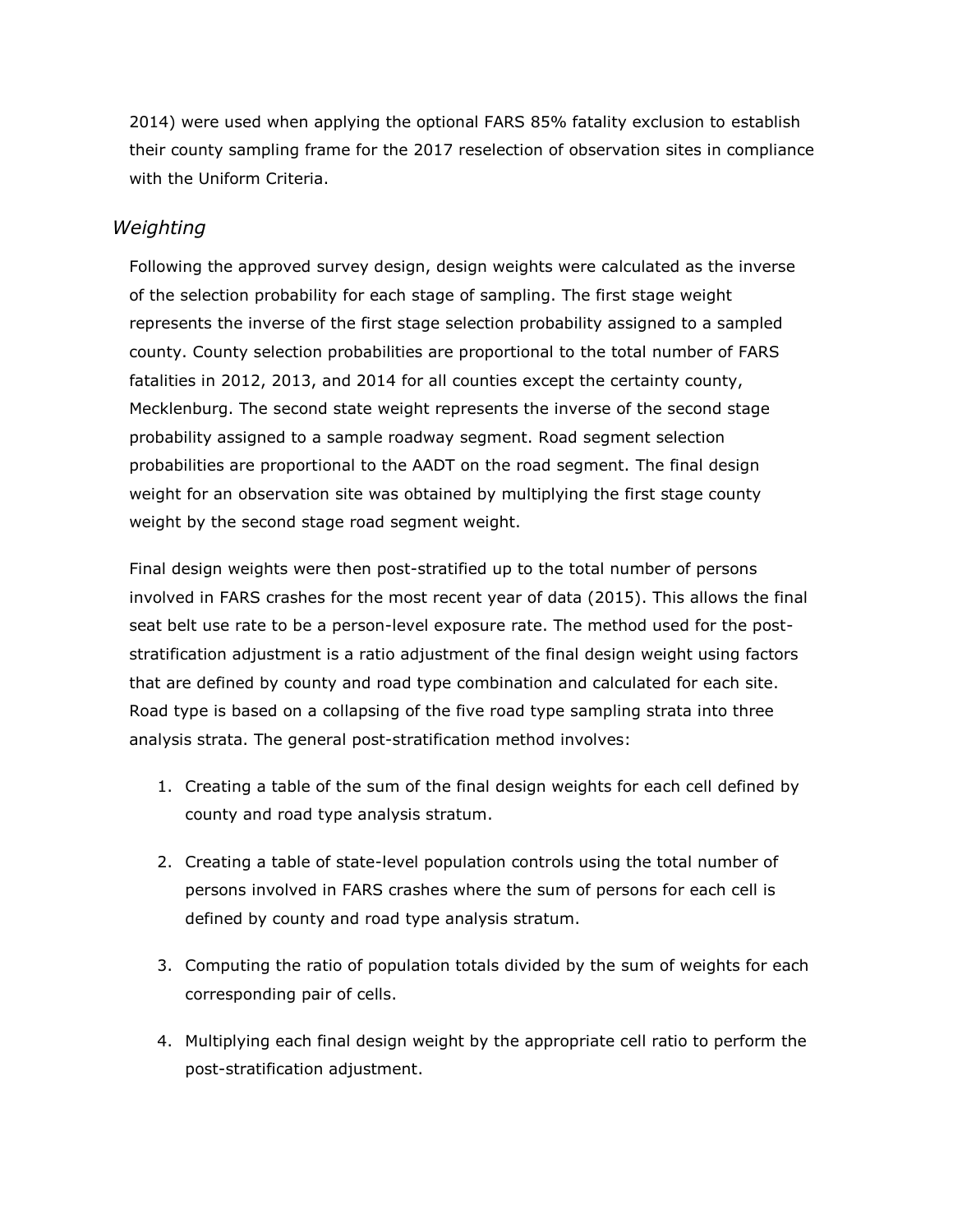## **Data Collection**

Beginning in 2017, data collection is conducted by three teams of three field observers who are trained to collect data through direct observation. Each team of observers is assigned one region of the state for data collection. The observers collect data at the approved observation sites on the sampled road segments according to procedures included in the approved survey design. Observations are collected using standardized paper forms. Observers attempt to collect data for each qualifying passing vehicle that is stopped or nearly stopped from which reliable observations of seat belt use can be made. Observations are made over a 60 minute period during one of three data collection periods assigned to each observation site:

- 1. **Weekday Rush**: M-F from 7am to 9am or M-F from 3:30pm to 6pm
- 2. **Weekday Non-Rush**: M-F from 9am to 3:30pm
- 3. **Weekend**: Saturday or Sunday from 7am to 6pm

The first 30 minutes of data collection includes collection of driver and passenger demographic information in addition to vehicle type and seat belt use. For the last 30 minutes of data collection, only vehicle type and seat belt use information are collected. Field observers record data on all qualifying vehicles.

Field observers work in pairs under the guidance of a team lead to collect data at each observation site. Observers never work at a site alone. Team leads assist with data collection when needed.

Field observers attempt to record information as completely as possible. At the end of each data collection day, the team leads email the estimated number of observations collected at their sites to project lead staff.

## **Training**

For 2017, training was held at the Institute for Transportation Research and Education (ITRE) in late April before the official data collection period commenced in June. Field observers were trained using a combination of classroom instruction and field work, including practice data collection at a nearby intersection. Classroom instruction included a review of observation procedures and best practices for rescheduling observations if a primary data collection location was unavailable.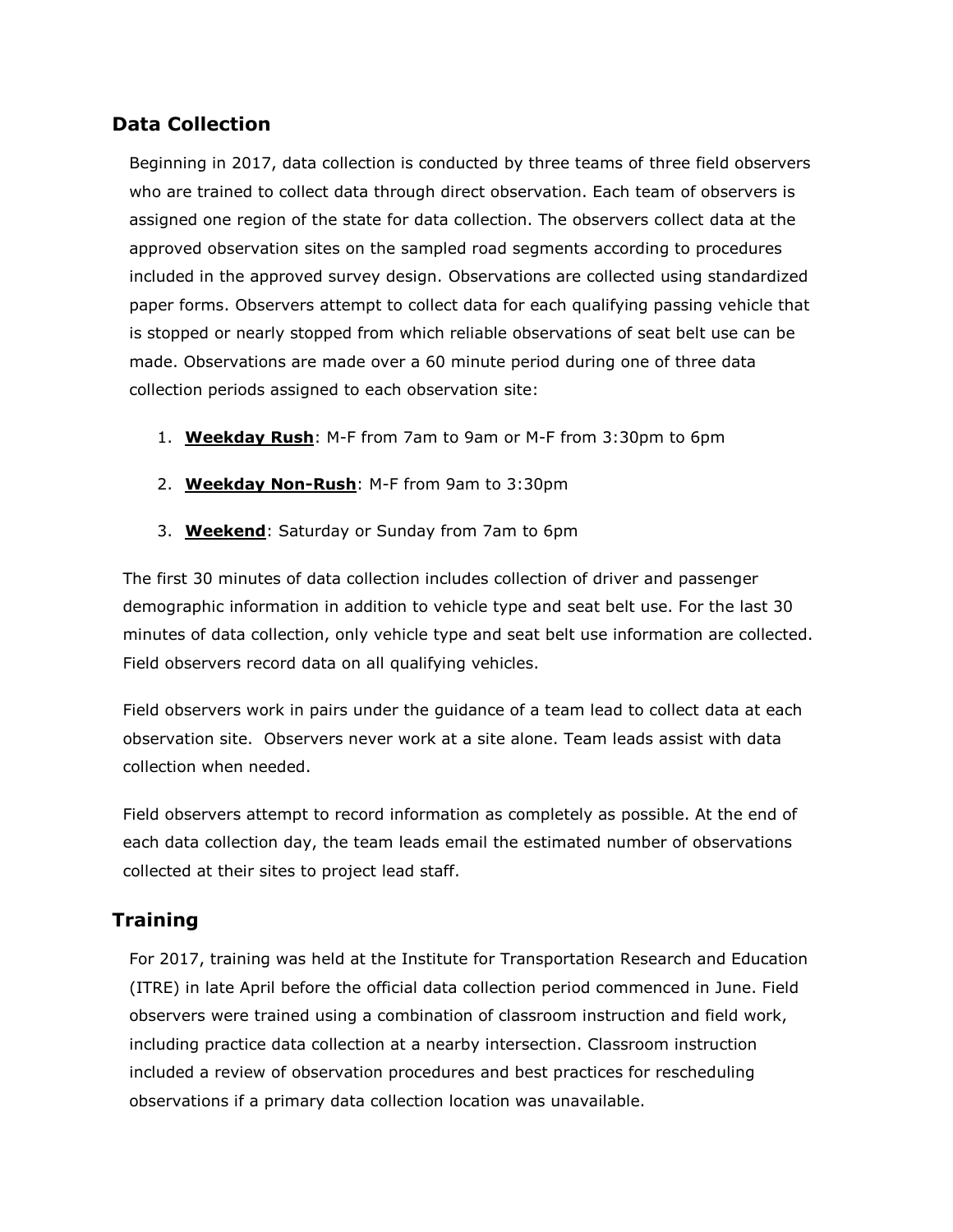Field observers were also given a brochure with a summary of the observation procedures and contact information for the project leads. Following training, each field observer is required to collect at least two hours of practice observations at an intersection near ITRE offices.

# **Field Work and Scheduling**

A data collection schedule was created by project lead staff with input from the field observers. Each field observer was assigned to a team responsible for data collection in one region of the state. Field observers typically visited 2-3 sites per day during the official data collection period.

Each field observer was given a clipboard, standardized data collection forms, and a safety vest. Field observers were required to wear safety vests while collecting data at an observation site. Team leads carried official project documentation, including a copy of the study's Institutional Review Board (IRB) approval letter, in case they were questioned by law enforcement or others.

Throughout the official data collection period, each team lead remained in communication with project lead staff to ensure all data collection is completed on schedule and to resolve any issues that may arise in the field.

# **Quality Control**

In compliance with the Uniform Criteria, lead project staff visit 5% of observation sites (6 total) to perform quality control (QC). Lead project staff monitor the field observer team, complete a site QC form, and take notes on any problems or concerns. Each team is visited twice during the official data collection period.

# **Statistical Tasks and Analysis**

SAS 9.4 software is used to perform statistical tasks and analysis of the seat belt use data. A SAS program was written employing the required survey procedures to account for the complex survey design in the calculation of point estimates and variances. Data is converted into an observation-level SAS data set and input into the statistical program. Frequencies and additional outputs are reviewed for consistency and reasonableness. SAS program logs are reviewed for errors and must be free of any error messages before they are considered final.